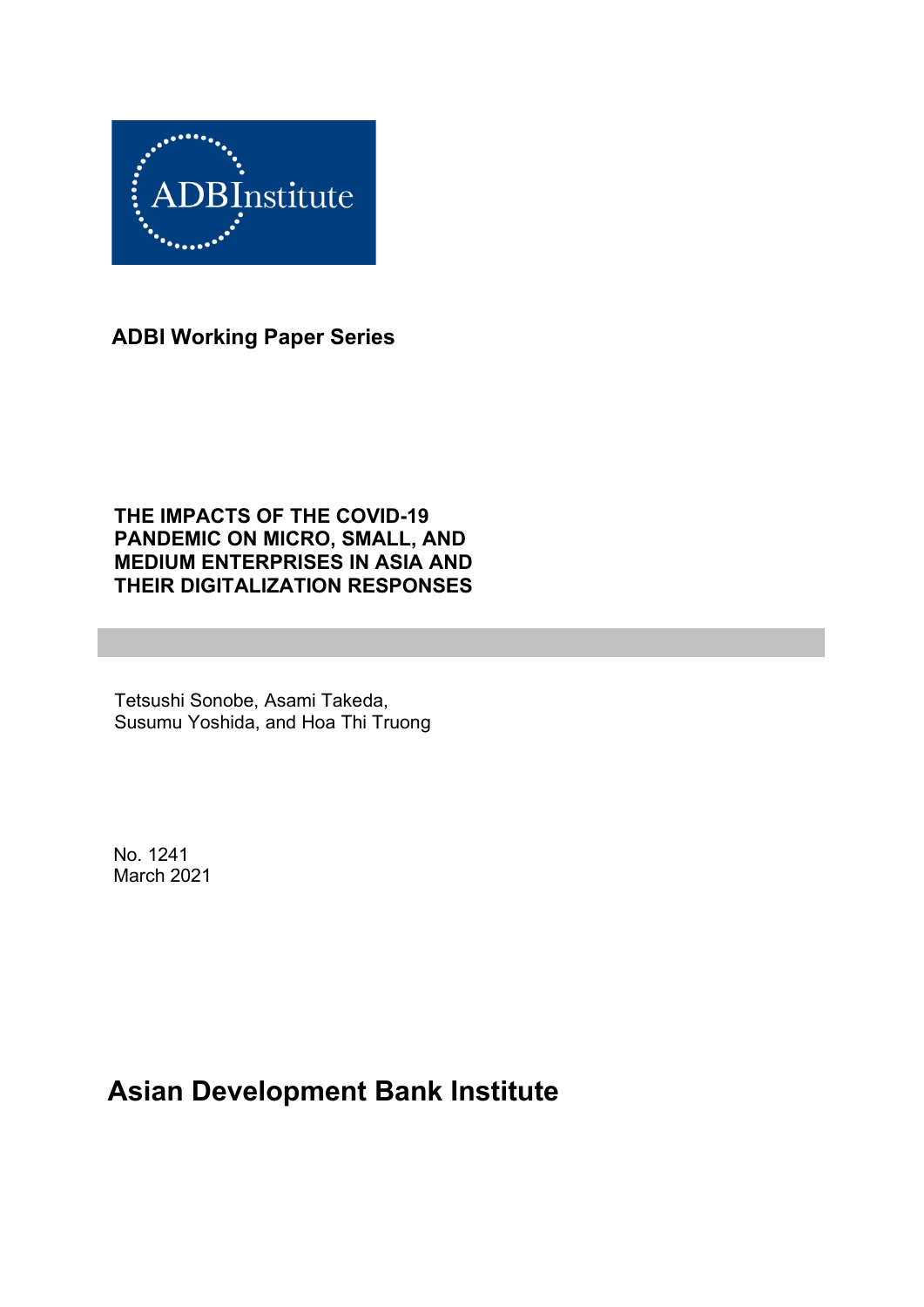Tetsushi Sonobe is Dean of Asian Development Bank Institute (ADBI). Asami Takeda is a Project Consultant at ADBI. Susumu Yoshida is a PhD candidate at the National Graduate Institute for Policy Studies (GRIPS). Hoa Thi Truong is a Research Associate at ADBI.

The views expressed in this paper are the views of the author and do not necessarily reflect the views or policies of ADBI, ADB, its Board of Directors, or the governments they represent. ADBI does not guarantee the accuracy of the data included in this paper and accepts no responsibility for any consequences of their use. Terminology used may not necessarily be consistent with ADB official terms.

Working papers are subject to formal revision and correction before they are finalized and considered published.

The Working Paper series is a continuation of the formerly named Discussion Paper series; the numbering of the papers continued without interruption or change. ADBI's working papers reflect initial ideas on a topic and are posted online for discussion. Some working papers may develop into other forms of publication.

The Asian Development Bank refers to "China" as the People's Republic of China.

Suggested citation:

Sonobe, T., A. Takeda, S. Yoshida, and H. T. Truong. 2021. The Impacts of the COVID-19 Pandemic on Micro, Small, and Medium Enterprises in Asia and Their Digitalization Responses. ADBI Working Paper 1241. Tokyo: Asian Development Bank Institute. Available: https://www.adb.org/publications/impacts-covid-19-pandemic-msme-asia-their-digitalizationresponses

Please contact the authors for information about this paper.

Email: tsonobe@adbi.org, atakeda@adbi.org, htruong@adbi.org

The authors are grateful to Daisuke Miyakawa for his helpful comments. They thank the Asian Productivity Organization and the national productivity organizations in Bangladesh, India, Indonesia, the Lao PDR, Malaysia, Mongolia, Pakistan, and Viet Nam for their collaboration and all the respondents to the survey that these organizations jointly conducted for their cooperation.

Asian Development Bank Institute Kasumigaseki Building, 8th Floor 3-2-5 Kasumigaseki, Chiyoda-ku Tokyo 100-6008, Japan

Tel: +81-3-3593-5500 Fax: +81-3-3593-5571 URL: www.adbi.org E-mail: info@adbi.org

© 2021 Asian Development Bank Institute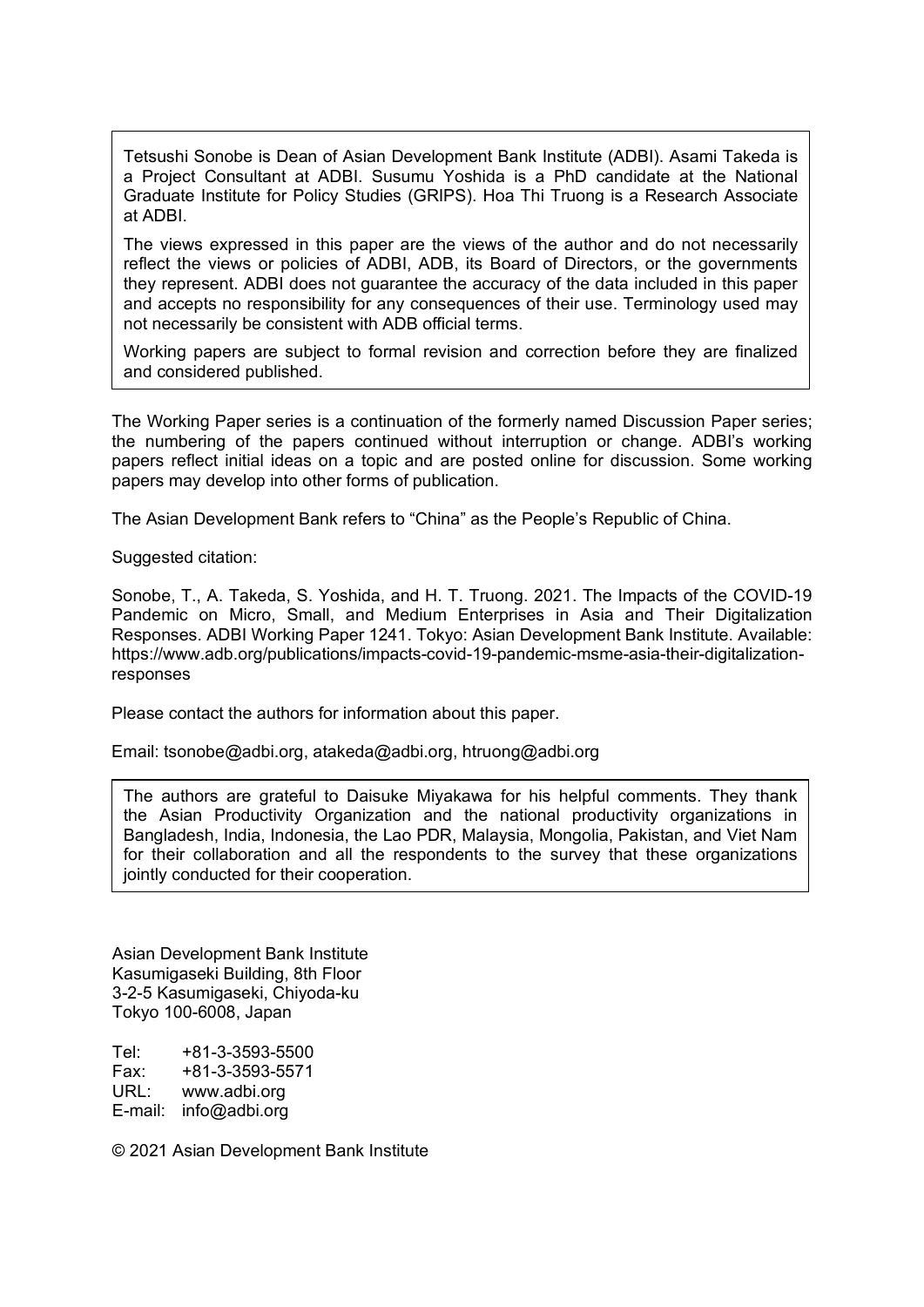#### **Abstract**

Soon after the outbreak of the COVID-19 pandemic, many governments began extending financial and other forms of support to micro, small, and medium enterprises (MSMEs) and their workers because smaller firms are more vulnerable to negative shocks to their supply chain, labor supply, and final demand for goods and services than larger firms. Since MSMEs are diverse, however, the severity of the pandemic's impact on them varies considerably depending on their characteristics. Using online survey data of MSMEs from eight developing economies in South, Southeast, and Northeast Asia, this paper attempts to deepen our understanding of the impact of the pandemic on MSMEs, especially their employment, sales revenue, and cash flow. It also characterizes those firms that began participating in online commerce and tries to determine how their use of online commerce and their employment are related in this difficult time. This paper also examines the government support that MSMEs have received and the extent to which it has satisfied their support needs.

**Keywords:** COVID-19; micro, small, and medium enterprises (MSMEs); layoffs; cash shortage; digitalization

**JEL Classification:** D22, J63, L25, O53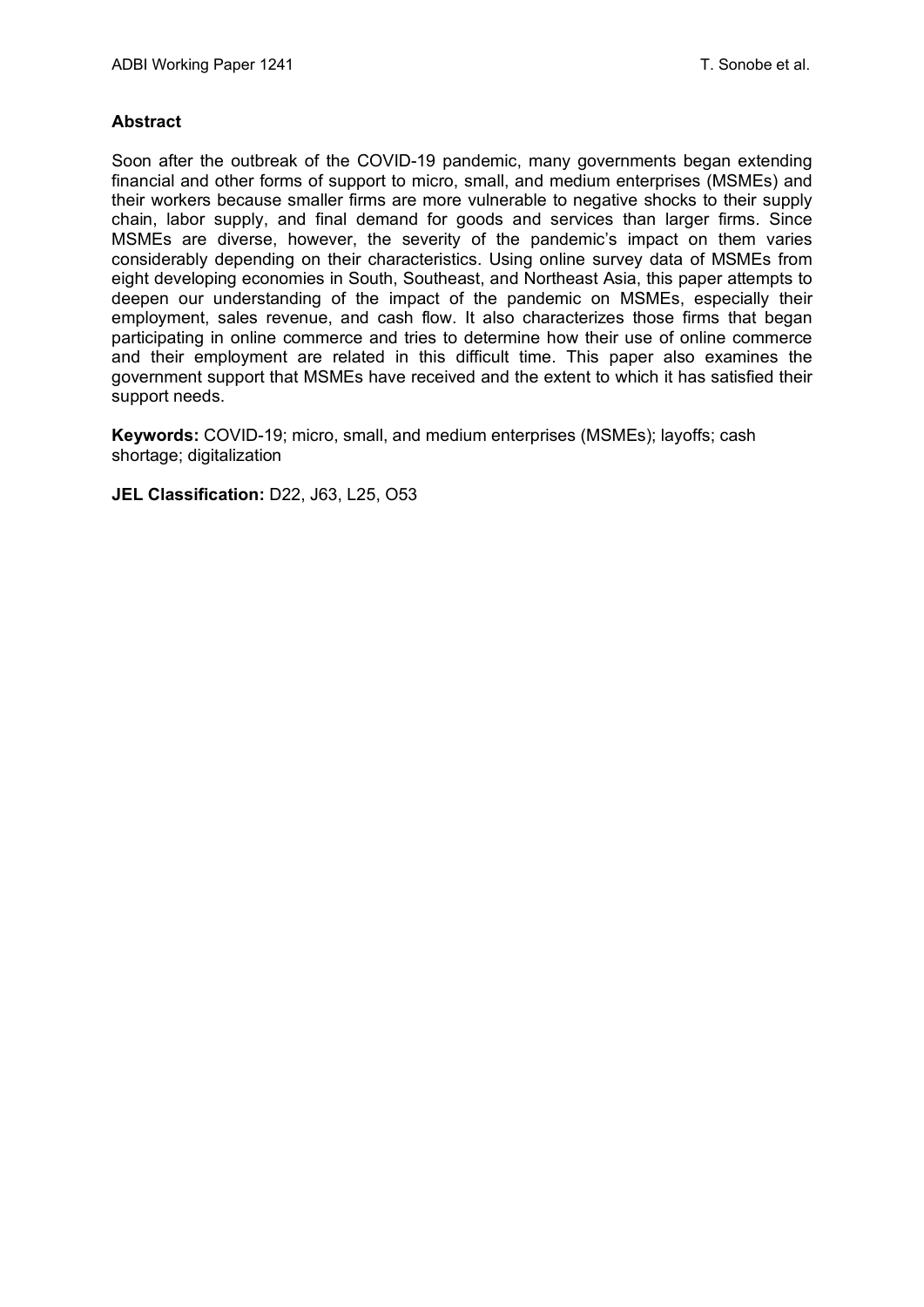### **Contents**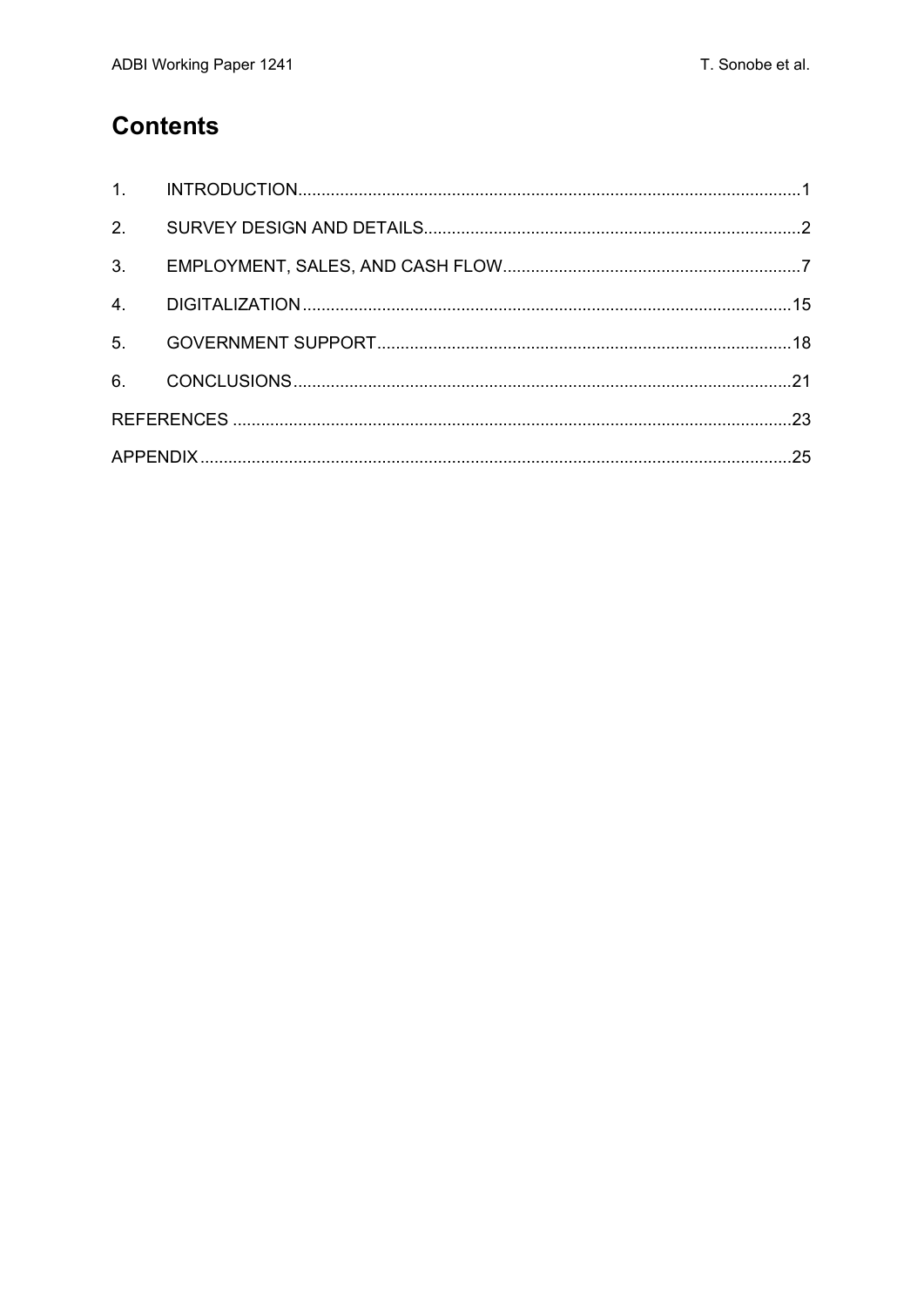# <span id="page-4-0"></span>**1. INTRODUCTION**

Within a month or a few months of the World Health Organization (WHO) declaring COVID-19 to be a global public health emergency of international concern on 30 January 2020 (WHO 2020), governments in many countries as well as the multilateral development banks launched rapid policy responses, including support for vulnerable groups of micro, small, and medium enterprises (MSMEs) (e.g., ADB 2020a; Felipe and Fullwiler 2020). Despite the announcement of large-scale economic stimulus packages, the economic impacts of the pandemic spread rapidly over the whole world. In June 2020, the ADB (2020b) and the International Monetary Fund (2020a) had to revise downward the GDP growth predictions that they had released less than two months previously.

Initially, government support tended to treat all MSMEs almost equally. Since MSMEs are far from homogeneous, however, there was an expectation that a certain differentiated approach to MSME support would work better than the one-size-fits-all approach. Indeed, many governments began treating MSMEs in different sectors differently after observing substantial diversity among sectors in the damage resulting from the pandemic. With a view to assisting with policy adjustments, several groups of researchers conducted empirical studies of the COVID-19 impacts on MSMEs in different countries, including Bartik et al. (2020) and Fairlie (2020) in the United States; Shafi, Liu, and Ren (2020) in Pakistan; Guo et al. (2020) and Lu et al. (2020) in the People's Republic of China; and Ferrando and Ganoulis (2020) in 12 European countries. While some of these studies examined the severity and significance of the COVID-19 impacts, others explored the characteristics of those firms that the pandemic hit particularly hard, and other studies asked what policy support firms considered to be the most effective. The existing studies are so limited in number that the coverage of countries is very small and the validity of their findings and their generalizability to other countries remain unconfirmed.

The present study uses survey data of MSMEs in eight developing countries in South, Southeast, and Northeast Asia to examine the major disruptions that MSMEs are facing, the characteristics of hard-hit MSMEs, and their policy needs. We conducted our survey first in late May to early June 2020 in Viet Nam and Malaysia and then expanded in August to early September 2020 to cover the other six countries: Bangladesh, India, Pakistan, Indonesia, the Lao PDR, and Mongolia. These eight countries' situations vary considerably in the pandemic's severity in terms of the number of infection cases and the number of deaths relative to the population and the severity of the containment measures as well as the income levels and economic and political institutions. Naturally, we find significant differences among the eight countries in the magnitude of the pandemic's impacts on MSMEs. Interestingly, however, we find that firms that the crisis hit hard in different countries have similar characteristics.

We also find some differences between our findings and those of some existing studies. For example, Fairlie (2020) concluded that the pandemic affected femaleowned businesses disproportionately, whereas we do not find any evidence of stronger impacts on firms with female entrepreneurs as their leaders as far as sales revenue is concerned. As another example, while an increasing number of MSMEs in our sample have recently begun selling products and services through online marketplaces and using mobile message services and social media, they lag far behind SMEs in the PRC in Guo et al.'s (2020) sample, which have adopted advanced digital technologies including artificial intelligence (AI), the internet of things (IOT), and platform development. While Guo et al. (2020) argued that digitalization improves firms'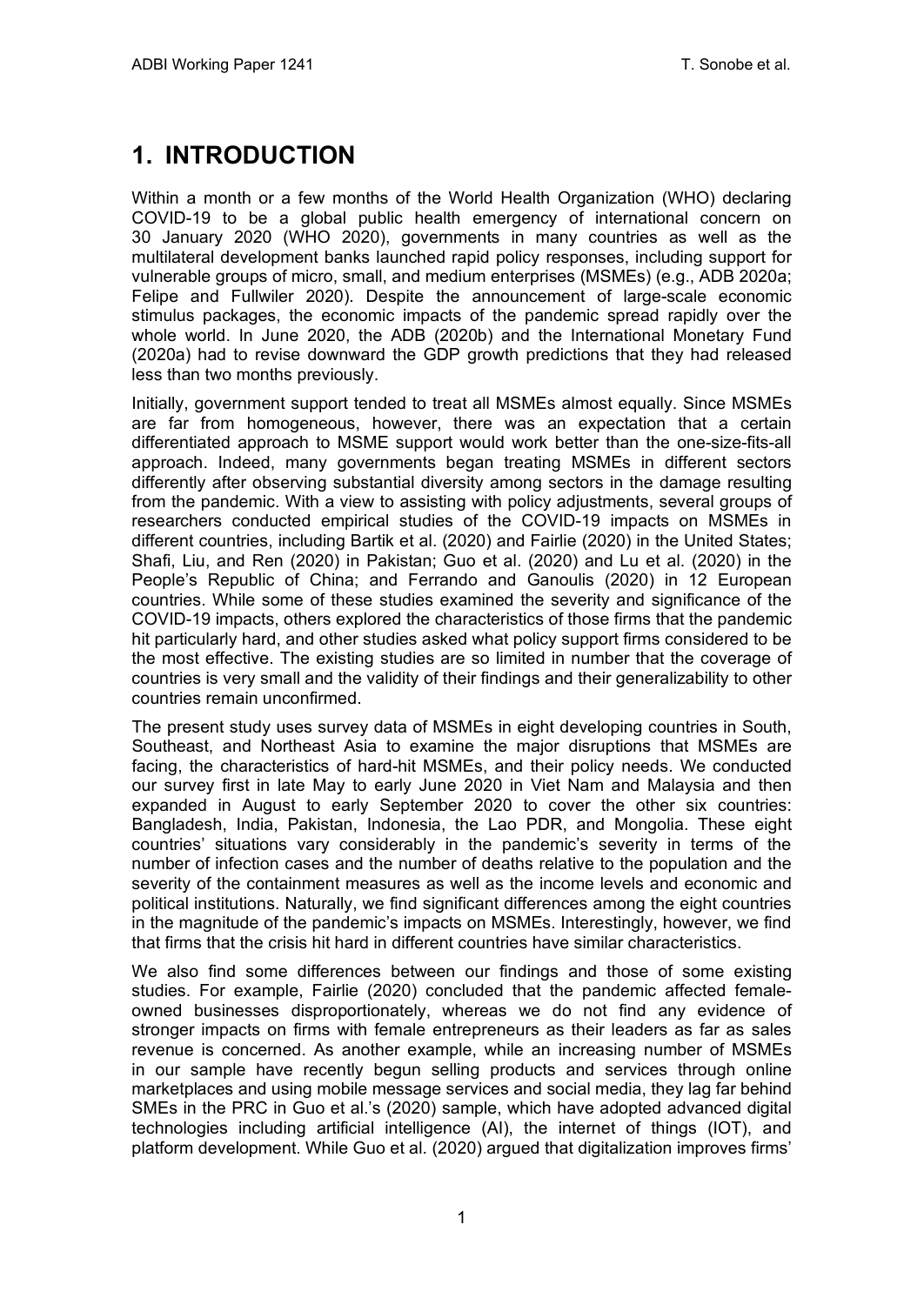business performance and responses to the pandemic crisis, we do not find any evidence indicating a positive association between e-commerce and sales or between e-commerce and cash flow management.

Instead, we find that online sales have a negative association with employment, that the majority of MSMEs in our sample are willing to expand their e-commerce, and that those MSMEs with a higher percentage of online sales are more willing to increase this percentage. These results suggest that MSMEs' entrepreneurs consider online business to be beneficial, if not profitable; for example, it helps them to gain more stable profits, if not larger profits, or enter a higher value-added niche as opposed to the large-volume, low-price segment of the market. In this sense, our findings lend support to the popular argument that digitalization holds the key to business performance.

As regards government support, we find that there is an association between the need for and the provision of government support. Furthermore, small enterprises are more likely to have received support related to tax and loans than microenterprises and long-established firms are more likely to have received tax- and loan-related support and are keener to receive support than younger firms.

The rest of the paper proceeds as follows. Section 2 describes the survey design and implementation, possible sources of sample selection bias, and the characteristics of sample firms. Section 3 presents the data on changes in employment, sales, and cash shortages and then uses regressions to explore the relationships between these variables and enterprises' characteristics. Sections 4 and 5 report the results of the descriptive and regression analyses of MSMEs' digitalization and government support, respectively. Section 6 concludes the paper with a summary of the major findings.

### <span id="page-5-0"></span>**2. SURVEY DESIGN AND DETAILS**

We sent out our online survey questionnaire in partnership with the national productivity organizations (NPOs) in the eight Asian countries that we mentioned above and the Asian Productivity Organization (APO). The NPOs promote productivity movements with competitiveness and quality improvement initiatives through consulting, training, and awareness activities in coordination with the APO, an intergovernmental organization. The NPOs are private entities or government bodies, depending on the country. Their clients are predominantly MSMEs.

In late April to early May 2020, we drafted an online survey questionnaire in English using cloud-based software, SurveyMonkey, and revised it in consultation with the APO and the NPOs. The NPO in each country then translated the draft questionnaire into the local language or languages. The questionnaire contained 38 questions. It would take a typical respondent less than 15 minutes to answer all the questions. As we mentioned in the introduction, we conducted the survey in Viet Nam and Malaysia first and later extended the scope to include the other six countries. In Viet Nam, the survey period was from 18 May to 29 May; in Malaysia, it was between 18 May and 6 June. Thus, according to the Oxford COVID-19 Government Response Tracker, which Figure 1 presents, the survey periods in these two countries were in the middle of or immediately after the peak of the stringent containment measures, which would coincide with the peak of social tension due to the pandemic.<sup>[1](#page-5-1)</sup>

<span id="page-5-1"></span><sup>1</sup> The Oxford COVID-19 Government Response Tracker is based on systematically gathered information on several different common policy responses that governments have taken to respond to the pandemic.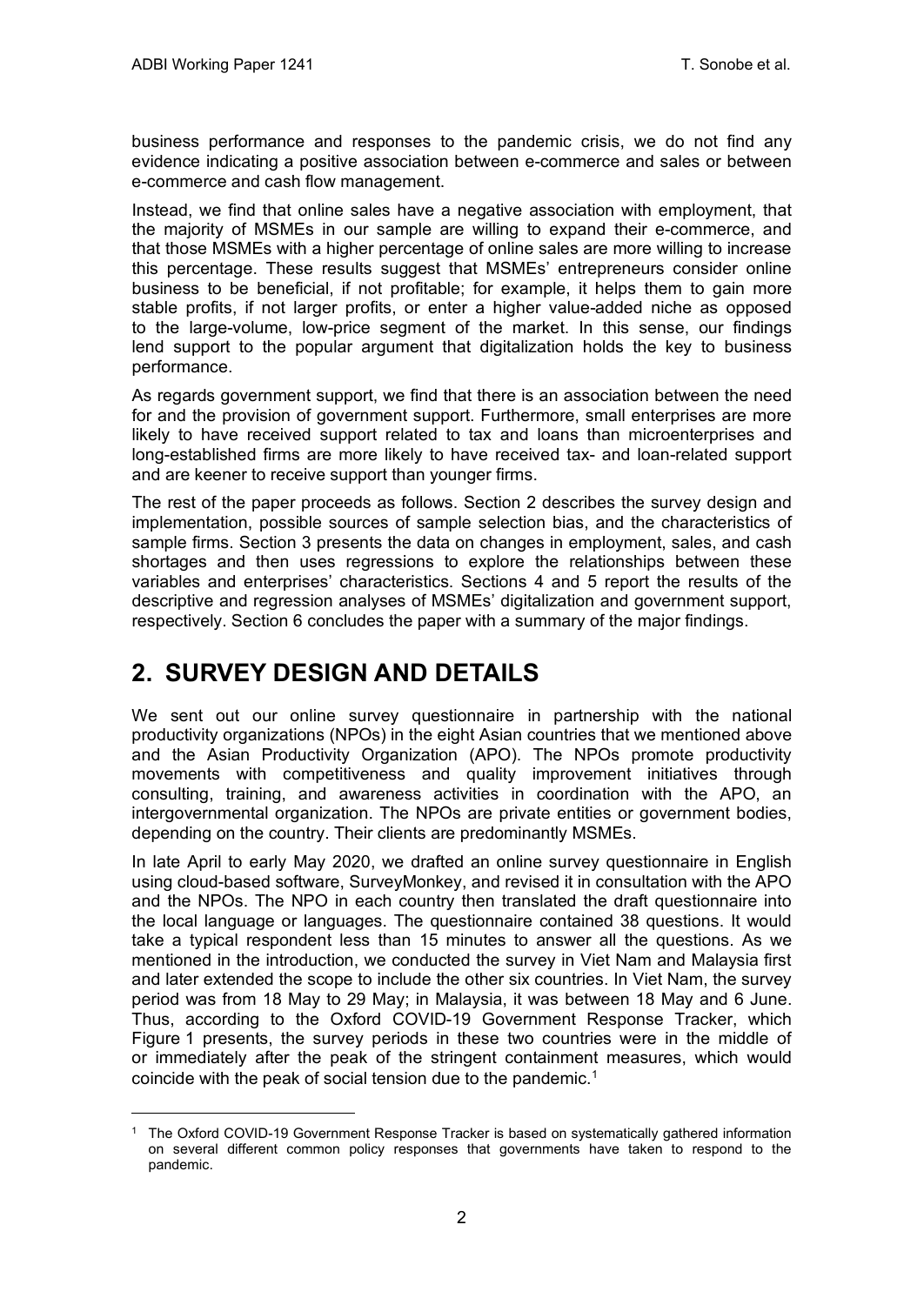

**Figure 1: Government Response Stringency Index, January 2020–November 2020**

Source: Hale et al. (2020).

In the other six countries, the NPOs were busy with their own events or were involved in studies that their governments commissioned in May and June, and we conducted the survey between 17 August and 11 September, except in the Lao PDR, where it took place between 8 September and 13 October. It is clear from Figure 1 that the survey in these countries occurred much later than the peak of the stringent containment measures. Note, moreover, that the government response stringency level varied considerably between Viet Nam and Malaysia in June and among the other six countries in September. Thus, we have to keep in mind that the observed crosscountry differences in firm behaviors are likely to reflect not only the cross-country differences in various institutions and the level of economic development but also the difference in the government response stringency and the respondents' feeling of tension.

After the survey in the first two countries, we revised the questionnaire, adding three questions and deleting two questions for the survey in the other six countries. As a result, data on some variables are not available for firms in Viet Nam and Malaysia or the other six countries.

The NPOs sent the questionnaire to their clients in a broad sense, many of which are firms that receive advice, training, or newsletters. We did not specify the sectors, types of business, or range of enterprise sizes, but we requested that the NPOs sent the questionnaire to either an owner or a manager of an enterprise. In addition, our questionnaire asks whether the respondent is a manager or an owner, and we regard those responses that did not include an answer to this question as invalid responses. Out of 2,344 valid responses, 1,583 were from owners, many of whom play the role of manager, and 761 were from managers.

We left the decision on whether to respond to our survey to those who received it. We offered no payments to the respondents, and responses were voluntary. However, several days after distributing the survey to potential respondents, the NPOs began calling or sending messages to those who had not responded or whose responses were grossly incomplete to ask for cooperation. During the survey, we checked the responses every day and shared the response information with the NPOs. In the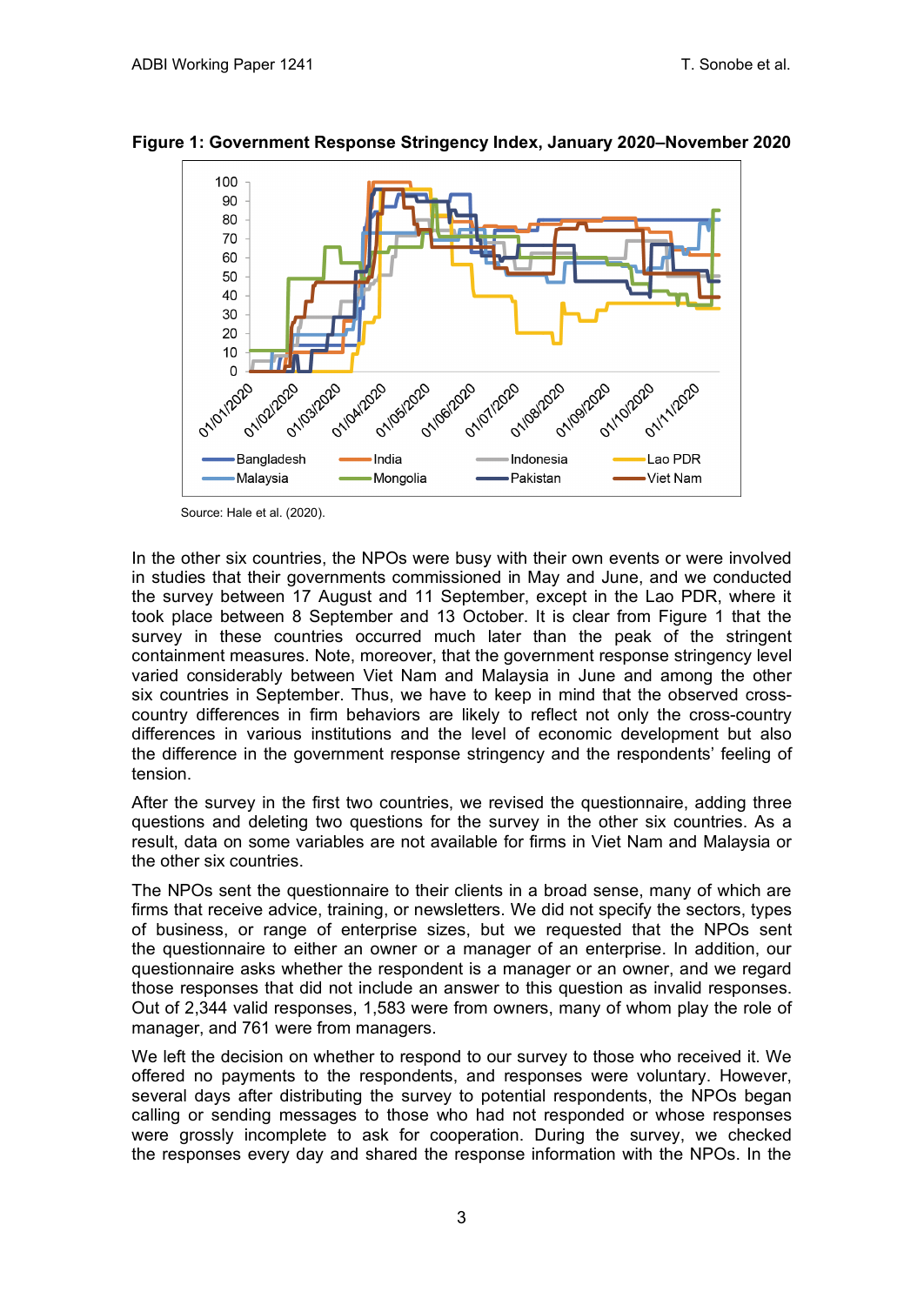Lao PDR, the NPO used the printed questionnaire as well for those respondents who do not use a smartphone. We collected 1,908 responses with complete answers to all the questions. For most variables, which appear in Table 1, the number of observations is 2,170, and some variables have 2,140 observations. Some variables have fewer than 1,500 observations from only six countries, excluding Viet Nam and Malaysia. These variables are based on the answers to those questions that we added to the questionnaire after the revision that we mentioned above.

|                        | (1)                                  | (2)                                   | (3)                                  |
|------------------------|--------------------------------------|---------------------------------------|--------------------------------------|
|                        | Mean and (SD)<br><b>Whole Sample</b> | <b>Highest Country</b><br><b>Mean</b> | <b>Lowest Country</b><br><b>Mean</b> |
| Agriculture            | 0.032                                | 0.072                                 | 0.01                                 |
|                        | (0.18)                               | <b>IND</b>                            | <b>MSY</b>                           |
| Hard-hit manufacturing | 0.194                                | 0.446                                 | 0.059                                |
|                        | (0.40)                               | <b>IDN</b>                            | <b>MNG</b>                           |
| Other manufacturing    | 0.378                                | 0.799                                 | 0.157                                |
|                        | (0.49)                               | <b>BGD</b>                            | <b>IDN</b>                           |
| Hard-hit service       | 0.065                                | 0.094                                 | 0.004                                |
|                        | (0.25)                               | <b>MNG</b>                            | <b>BGD</b>                           |
| Other service          | 0.328                                | 0.563                                 | 0.046                                |
|                        | (0.47)                               | <b>MNG</b>                            | <b>BGD</b>                           |
| Microenterprise        | 0.494                                | 0.814                                 | 0.276                                |
|                        | (0.50)                               | <b>LAO</b>                            | <b>BGD</b>                           |
| Small enterprise       | 0.268                                | 0.456                                 | 0.137                                |
|                        | (0.43)                               | <b>BGD</b>                            | <b>IDN</b>                           |
| Medium enterprise      | 0.238                                | 0.467                                 | 0.046                                |
|                        | (0.41)                               | <b>VNM</b>                            | <b>LAO</b>                           |
| Female-headed          | 0.298                                | 0.590                                 | 0.090                                |
|                        | (0.46)                               | <b>LAO</b>                            | <b>IND</b>                           |
| Firm age (years)       | 13.4                                 | 20.2                                  | 8.9                                  |
|                        | (12.4)                               | <b>IND</b>                            | <b>IDN</b>                           |
| Export-oriented        | 0.194                                | 0.519                                 | 0.064                                |
|                        | (0.40)                               | <b>PAK</b>                            | <b>IDN</b>                           |
| Selling online         | 0.590                                | 0.836                                 | 0.257                                |
|                        | (0.49)                               | <b>VNM</b>                            | <b>MNG</b>                           |
| Online sales 2019      | 0.210                                | 0.352                                 | 0.087                                |
|                        | (0.292)                              | <b>VNM</b>                            | <b>BGD</b>                           |

#### **Table 1: Firm Characteristics**

Notes: All the variables in this table are binary variables with a value equal to zero or one, except for firm age and online sales 2019. The hard-hit manufacturing dummy is equal to one if the firm belongs to the food processing and beverage or textile and apparel sectors and zero otherwise. The hard-hit service dummy indicates whether the firm is in the tourism, accommodation, sports, and entertainment or restaurant and bar sectors. The table classifies firm sizes into micro, small, and medium based on the number of permanent employees as of the end of 2019: a microenterprise has fewer than 10 permanent employees, while a small enterprise has 11 to 30 and a medium enterprise has more than 30. The export dummy is equal to one if exports account for about a half or more of firms' sales revenues and zero otherwise. Selling online is a dummy indicating whether the firm had online sales in 2019. Online sales 2019 is the proportion of sales revenues from online sales in 2019.

The data on all the variables in this table are available from the eight countries. The number of observations is 2,170 for the micro, small, and medium enterprise dummies and the female dummy and 2140 for the export dummy and the online variables. In column (1), the numbers in parentheses are the standard deviation (SD). Columns (2) and (3) show the name of the country that has the highest or lowest mean value, respectively, and that mean value.

In columns (2) and (3), the country names are abbreviated as follows: Bangladesh (BGD), India (IND), Indonesia (IDN), Malaysia (MSY), Mongolia (MNG), the Lao PDR (LAO), Pakistan (PAK), and Viet Nam (VNM).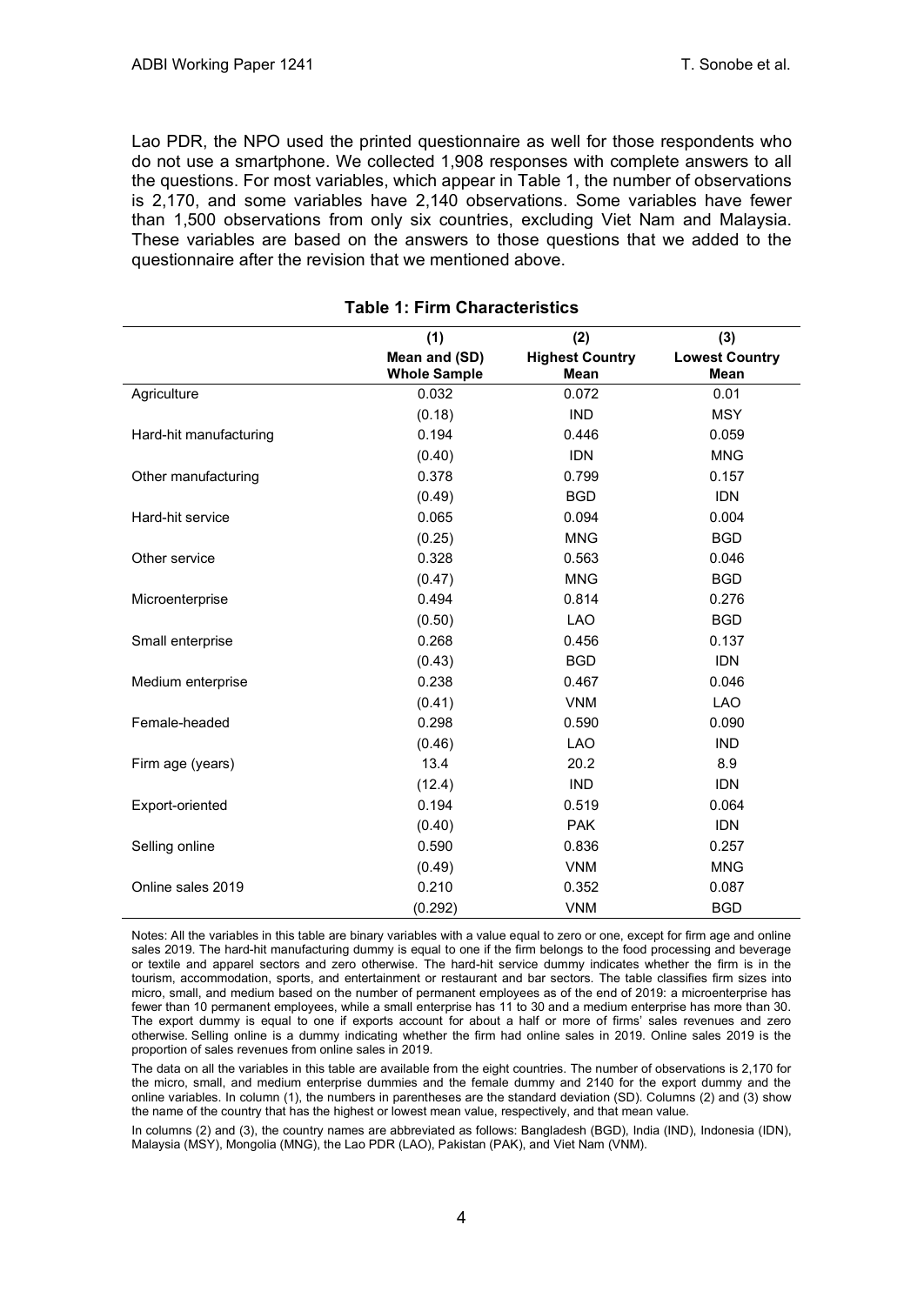Note that there are at least three sources of potential sample bias. First, like many other firm surveys, this survey might cover only those firms that were in operation or surviving. The exclusion of those firms that exited before the survey would cause a sample selection bias in the analyses of firm longevity and growth. As we report in the next section (see Figure 5), our data include many sample firms that experienced a temporary business closedown after the outbreak of the COVID-19 pandemic but before or even at the time of the survey. Thus, the above type of sample selection bias, if any, may not be very serious in this particular case.

Second, the sample firms have an entrepreneur for whom the NPO in the country knew his or her contact address. According to the recent studies, firms in developing countries, especially microenterprises, are poorly managed, and the vast majority of entrepreneurs in developing counties do not know that training and coaching can improve the business practices that matter for the performance of their firms (e.g., Bloom and van Reenen 2010; Higuchi, Nam, and Sonobe 2015; McKenzie and Woodruff 2017; Bruhn, Karlan, and Schoar 2018; Higuchi, Mhede, and Sonobe 2019; McKenzie 2020). Since the MSMEs in our sample have a connection with the NPO in their country, our sample is unlikely to represent ordinary MSMEs in developing countries. Instead, it is likely that they are biased toward the well-informed type or the forerunner type with respect to knowledge of, if not practices for, productivity improvement. Since the NPOs tend to encourage digitalization, our sample enterprises are probably biased in this respect as well.

Third, the MSMEs in our sample are firms that chose to answer most of the questions in the questionnaire. This may imply that they are more willing to maintain a good relationship with the NPO. Those entrepreneurs who were giving up their business permanently would have little motivation to respond to the survey. Note that the sample firms are not limited to those firms in operation at the time of the survey. Indeed, as many as 716 out of 2,344 firms experienced a temporary closedown between the outbreak of the pandemic and the time of the survey. However, they responded to the survey, and this fact suggests that they intended to continue or resume their operation. Readers should interpret the findings that we report below with these potential biases in mind.

Table 1 presents the basic statistics of the variables that we intend to capture the characteristics of the sample firms. It is well known that the pandemic is affecting tourism, hotel, entertainment, and restaurant businesses disproportionately in many countries. Throughout this paper, we refer to these subsectors of the service industry as the hard-hit service sector. In the manufacturing sector, the considerable decline in demand tends to affect ready-made garment factories, dressmakers, and tailors severely. The food processing industry in many developing countries is also experiencing a severe impact, although this may not be the case in developed countries. This paper refers to the apparel and food processing industries as the hard-hit manufacturing sector. The manufacturing industry (i.e., hard-hit manufacturing and other manufacturing combined) accounts for about 58% of the sample enterprises, and the service industry (i.e., hard-hit services and other services combined) accounts for about 39%. Our sample includes a small number of agribusiness firms as well.

As columns (2) and (3) of Table 1 indicate, the industry composition of the sample varies considerably among the eight countries. For example, the presence of hard-hit manufacturing is much greater in the Indonesian sample than in the whole sample. Bangladesh is known for the high performance of its export-oriented garment industry, which consists of large-scale factories and accounts for 75% of the country's foreign currency earnings (Mottaleb and Sonobe 2011). However, the Bangladeshi sample includes only a small number of firms belonging to that industry and instead a large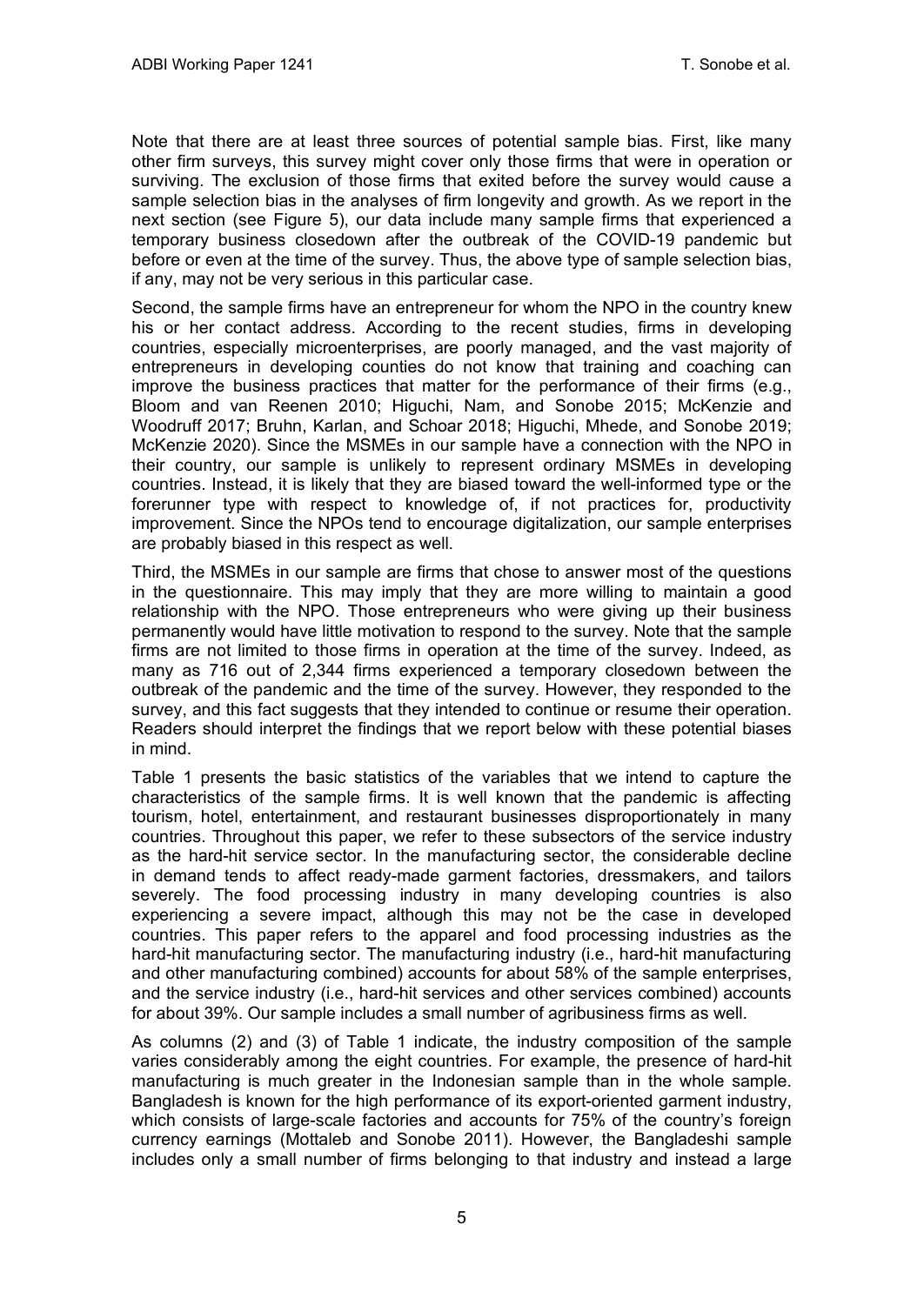number of micro- and small-scale manufacturers in other manufacturing subsectors. The large share of the service industry, both hard-hit and other services, is an outstanding feature of the Mongolian sample. The diversity in industry composition seems to reflect the diversity among the eight NPOs in their interest and focus.

Table 1 also reports the size distribution. In our classification, microenterprises have fewer than 10 permanent employees, small enterprises have 11 to 30, and medium enterprises have more than 30. The mean values of fractions that the table shows are based on the number of permanent employees as of December 2019. The sample enterprises are predominantly microenterprises in the Lao PDR. By contrast, microenterprises are not in the majority in Bangladesh and Viet Nam. In the Viet Nam sample, the fraction of medium enterprises is much larger than the mean in the whole sample.

Female entrepreneurs account for 30% of the whole sample. The female fraction is high in the Lao PDR and low in India and Pakistan. Most firms in our sample cater to domestic markets: only 20% of the sample firms are export oriented in the sense that exports account for more than half of their sales revenue. Nearly 60% of the sample firms have adopted online sales, and they account for 21% of sales revenues. Note, however, that the percentage of online sales varies considerably both within and between countries, and its median in the whole sample is 5%.

Before closing this section, it may be useful to highlight the GDP growth of each country. Figure 2 presents the Asian Development Bank's 2020 annual GDP growth forecast as of September 2020 for the eight Asian countries. It predicted positive growth rates of 5.2% and 1.8% for Bangladesh and Viet Nam, respectively. Despite their large commitment to pandemic relief policy packages, the other six economies had projections of negative growth. In particular, ADB expected the Indian economy to shrink considerably due to the severe contraction of private consumption and investment, which stemmed from local lockdowns and the continued COVID-19 outbreak (ADB 2020c).



**Figure 2: GDP Growth Rate: 2020 Forecast**  (%)

Source: *ADB Asian Development Outloo*k, September 2020.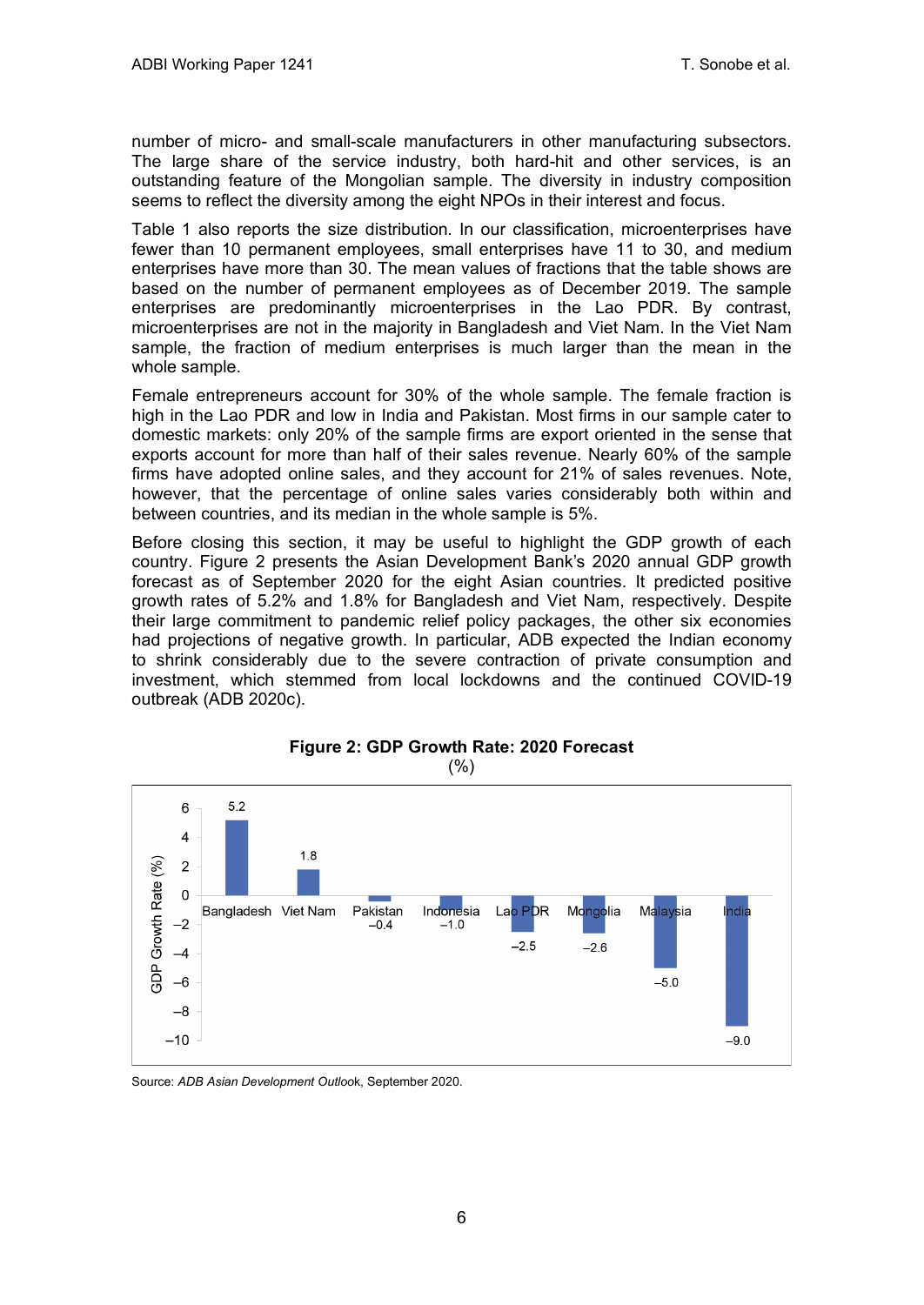### <span id="page-10-0"></span>**3. EMPLOYMENT, SALES, AND CASH FLOW**

This section attempts to characterize the MSMEs that experienced more severe effects of the pandemic and the related changes in business environments than others. Our questionnaire asked the respondents about the magnitude of changes in permanent employment as follows: "Was the number of permanent employees at the time of the survey less than 40% of that in December 2019, more than 40%, more than 60%, more than 80%, about 100%, more than 100%, or more than 120%?" Based on the respondents' answers to this question, Figure 3-1 shows the percentage of firms that reduced their number of permanent (or regular) employees by any percentage after the outbreak of the pandemic and the percentage that reduced the number by more than 40%. Similarly, Figure 3-2 shows the corresponding percentages for non-permanent employees. Except for Bangladesh, Malaysia, and Mongolia, scores of MSMEs in the sample countries had to cut not only their temporary but also their permanent employees considerably. Malaysian firms reduced their temporary employment more drastically than their counterparts in the other countries, which might have helped them to maintain their permanent employment.



**Figure 3-1: Percentage of Firms that Reduced the Number of Permanent Employees after the Outbreak of the Pandemic**

**Figure 3-2: Percentage of Firms that Reduced the Number of Temporary Employees after the Outbreak of the Pandemic**

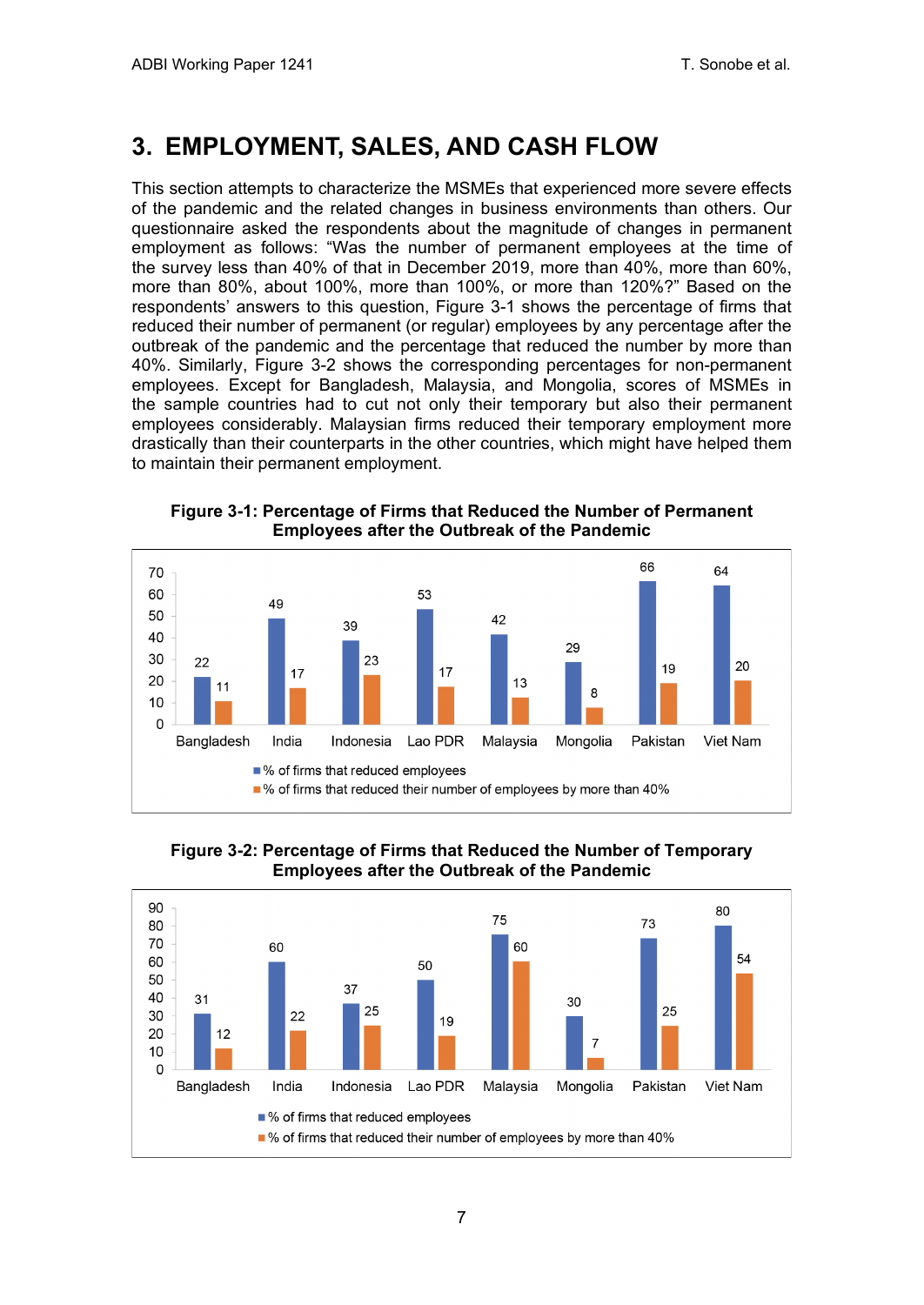The vast majority of the sample firms experienced declines in sales revenues in the first half of 2020 compared with a year previously. Figure 4-1 shows the extent of sales reduction in the same manner as Figures 3-1 and 3-2, except that data on sales reduction are not available for Viet Nam and Malaysia. Indonesia had a greater reduction than the other sample countries. The percentage of the firms that lost more than 40% of their sales was higher in Indonesia than in any other sample country. As shown in Figure 4-2, however, and to our surprise, it was Indonesia that had the lowest percentage of firms expecting negative sales growth in 2020. Optimism is also observable in Viet Nam, where only 18% of the sample firms predicted negative sales growth even though their job cuts were substantial, as Figures 3-1 and 3-2 showed. By contrast, the Bangladeshi respondents were very pessimistic. More than 90% of them expected negative sales growth, and 44% expected their sales to reduce by more than 40%, even though they made relatively few job cuts. Their pessimism is also in stark contrast to the high economic growth rate of their country, as Figure 2 shows.

### **Figure 4-1: Percentage of Firms that Reduced Sales in the First Half of 2020 in a Year-to-Year Comparison (Data Are Available Only for the Six Countries)**



Sales change and expectation

**Figure 4-2: Percentage of Firms that Expected Negative Growth in the 2020 Annual Sales**

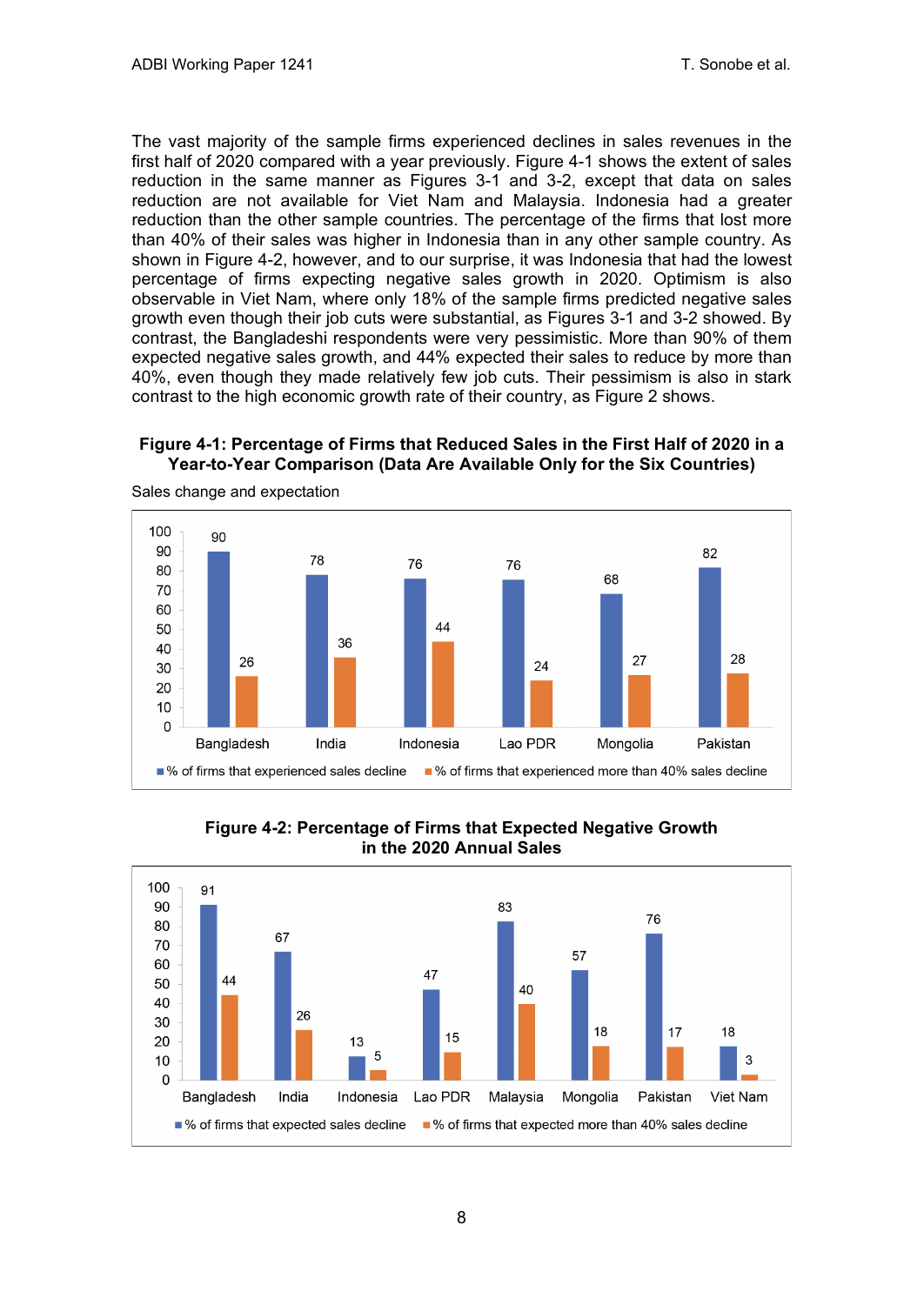During the survey, we asked the respondents if they were short of cash at the time of the survey. The respondents could interpret this question in various ways, and many small business owners tended to answer "yes" even though they did not face a serious problem due to a cash shortage. Thus, in addition to this question, we also asked if they had difficulty in fulfilling their contracts. Only about half of those who said that they were short of cash answered this additional question affirmatively, whereas more than 80% of those who answered this question affirmatively said that they were short of cash. We decided to regard only those respondents who answered both questions affirmatively as facing a cash shortage.[2](#page-12-0)

Figure 5 shows the data on cash shortages in this sense, together with the data on the experience of a temporary closedown or market exit. For each country, the first bar indicates the percentage of firms suffering a cash shortage, the second bar the percentage of firms that experienced (or were experiencing) an exit, and the third bar the percentage of firms with both experiences. Again, in marked contrast to its high economic growth performance, Bangladesh had many MSMEs that experienced a cash shortage and temporary exit during the pandemic period.



**Figure 5: Percentage of Firms that Experienced a Cash Shortage and Temporary Exit**

To identify the firms that lost more employment than others, we estimate ordered logit models, which explain the employment variables in terms of the enterprise characteristics listed in Table 1. Table 2 reports the estimated coefficients in the models, and Appendix Tables A1 and A2 contain the corresponding marginal effects. In Table 2, the first two columns present the estimated coefficients and their standard errors of the ordered logit model explaining the number of permanent employees, and the next two columns present those of the model for the number of non-permanent employees. We include the export-oriented dummy in all the columns and the selling online dummy in the first and third columns, even though we suspect that they are

<span id="page-12-0"></span><sup>&</sup>lt;sup>2</sup> We are not sure that this is an appropriate approach to identifying cash shortages. To estimate the number of firms facing a liquidity shortage during a crisis like the COVID-19 pandemic, many studies have used the partial or general equilibrium models, which make scores of assumptions, rather than counting such firms (e.g., Gourinchas et al. 2020; Miyakawa et al. 2021). The reason must be related to the difficulty involved in identifying or counting such firms directly. There is no consensus regarding which approach to counting business failures is reliable.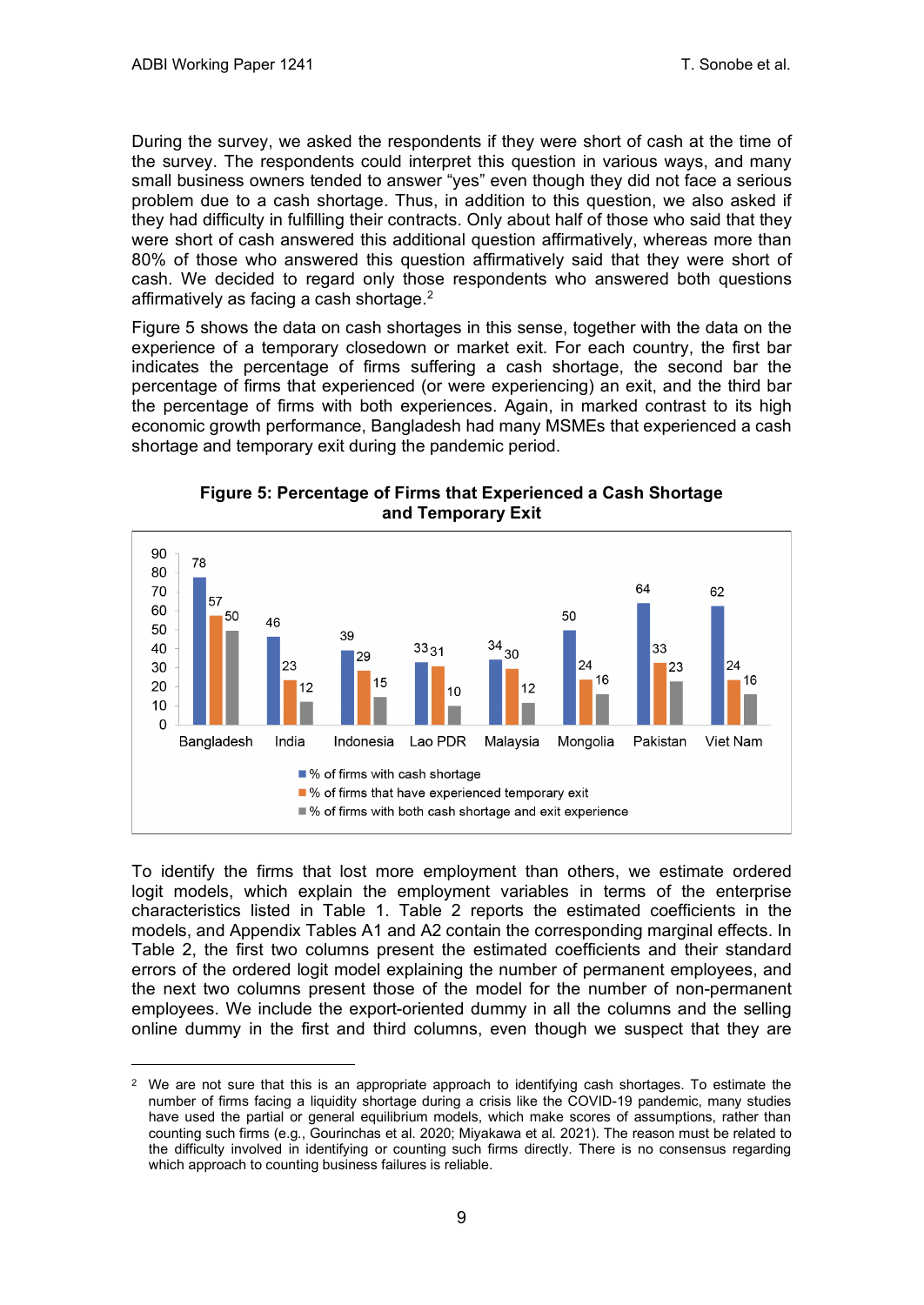endogenous. For MSMEs, online sales are a new approach to marketing. Like the adoption of a new technology, the use of this marketing approach may save labor input, but it may also create jobs through its sales expansion effect. We include both the online sales 2019 variable, which is the fraction of sales revenue from online sales, and its squared term in the second and fourth columns to allow for the expected non-linear relationship between online sales and changes in employment size. We include seven country dummies as well, with Bangladesh as the point of reference.

Throughout all the columns, the hard-hit manufacturing dummy and the hard-hit services dummy have negative and highly significant coefficients. The coefficients for the female entrepreneur dummy are positive and slightly significant in the first two columns and insignificant in the last two columns. Thus, we can say that those countries with a high prevalence of female entrepreneurs have tended to maintain the employment of not only permanent but also non-permanent workers, but it is difficult to say that female entrepreneurs have maintained employment more than male entrepreneurs. Note also that we find no evidence supporting the view that female entrepreneurs are prone to losing their employment in crises.

There is a common assumption that non-permanent workers of microenterprises are more vulnerable. The coefficients for the small enterprise dummy and the medium enterprise dummy indicate that, while these enterprises tend to cut permanent employees less drastically than microenterprises, no significance difference exists in the severity of job cuts between smaller and larger MSMEs when it comes to nonpermanent workers. The coefficients for the export dummy suggest that export-oriented firms had to reduce their number of permanent employees more than their nonexporting counterparts but that MSMEs reduced their number of non-permanent employees regardless of their export orientation.

An interesting finding is that employment reductions, whether permanent or nonpermanent, were greater for those firms that adopted online sales than for those that did not, as columns (1) and (3) indicate, and that the difference was highly significant. In addition, the significant coefficients for the online sales in 2019 and their square had negative and positive signs, respectively, as indicated in columns (2) and (4). These coefficients suggest a non-linear relationship between the online sales share and the employment size, which reaches the lowest point when the online sales share is around  $40\%$ .<sup>[3](#page-13-0)</sup> Up to around  $40\%$ , an increase in online sales has an association with a higher probability that firms decreased their employment size by a certain level and a lower probability that they maintained or increased their number of employees. In contrast, once the share reaches 40%, an increase in online sales comes with a higher probability of employment cuts and a lower probability of employment increases.

<span id="page-13-0"></span><sup>&</sup>lt;sup>3</sup> In the regression equation,  $y = a + bx + cx^2 + ... +$  error term, where x and  $x^2$  are online 2019 and its squared term, y and x have a bottom if  $b < 0$  and  $c > 0$ . We find the bottom at  $x = -b/2c$ , where the partial derivative is 0, and this x is equal to  $2.209$  /  $(2 \times 2.916) = 0.379$  for permanent employees and 1.281 /  $(2 \times 1.547) = 0.414$  for non-permanent employees.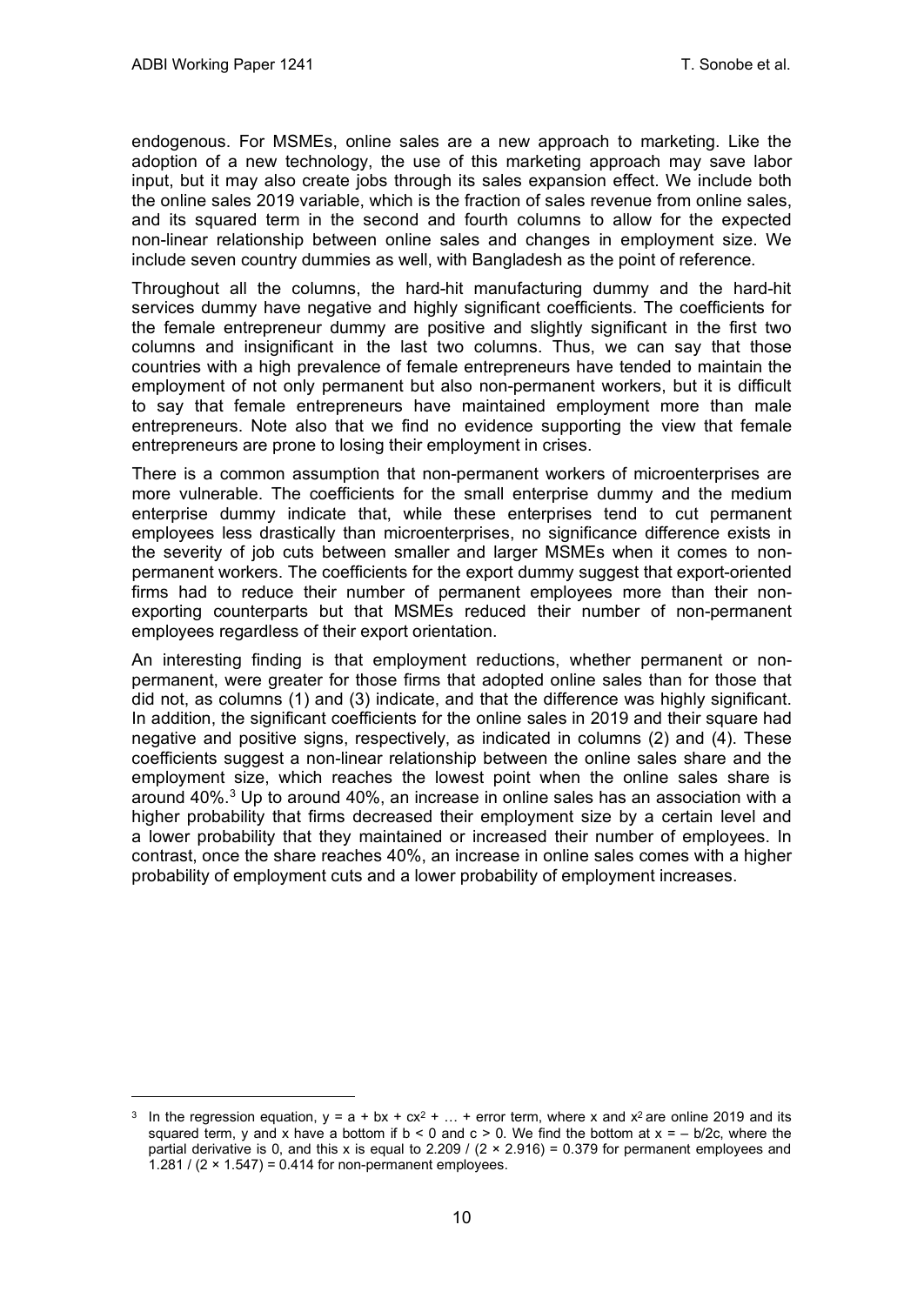|                           | (1)<br>(2)  |                            | (3)                            | (4)         |
|---------------------------|-------------|----------------------------|--------------------------------|-------------|
| <b>Variables</b>          |             | <b>Permanent Employees</b> | <b>Non-permanent Employees</b> |             |
| Agri-business             | $-0.113$    | $-0.123$                   | $-0.157$                       | $-0.172$    |
|                           | (0.259)     | (0.259)                    | (0.239)                        | (0.238)     |
| Hard-hit manufacturing    | $-0.424***$ | $-0.419***$                | $-0.325***$                    | $-0.333***$ |
|                           | (0.124)     | (0.124)                    | (0.123)                        | (0.123)     |
| Hard-hit service          | $-0.832***$ | $-0.830***$                | $-0.656***$                    | $-0.658***$ |
|                           | (0.177)     | (0.179)                    | (0.184)                        | (0.184)     |
| Other service             | $-0.051$    | $-0.069$                   | 0.052                          | 0.040       |
|                           | (0.110)     | (0.111)                    | (0.109)                        | (0.109)     |
| Female-headed             | $0.186*$    | $0.198*$                   | 0.159                          | 0.162       |
|                           | (0.101)     | (0.102)                    | (0.101)                        | (0.102)     |
| Firm age (years)          | 0.003       | 0.004                      | 0.001                          | 0.001       |
|                           | (0.004)     | (0.004)                    | (0.004)                        | (0.004)     |
| Small enterprise          | $0.334***$  | $0.327***$                 | 0.054                          | 0.042       |
|                           | (0.110)     | (0.110)                    | (0.107)                        | (0.107)     |
| Medium enterprise         | $0.334***$  | $0.312**$                  | $-0.003$                       | $-0.025$    |
|                           | (0.122)     | (0.121)                    | (0.119)                        | (0.119)     |
| Export-oriented           | $-0.249**$  | $-0.283**$                 | $-0.152$                       | $-0.179$    |
|                           | (0.113)     | (0.114)                    | (0.113)                        | (0.113)     |
| Selling online            | $-0.307***$ |                            | $-0.295***$                    |             |
|                           | (0.098)     |                            | (0.098)                        |             |
| Online sales 2019         |             | $-2.209***$                |                                | $-1.281**$  |
|                           |             | (0.511)                    |                                | (0.504)     |
| Online sales 2019 squared |             | 2.916***                   |                                | $1.547***$  |
|                           |             | (0.583)                    |                                | (0.565)     |
| India                     | $-0.694***$ | $-0.814***$                | $-0.706***$                    | $-0.785***$ |
|                           | (0.201)     | (0.200)                    | (0.193)                        | (0.192)     |
| Indonesia                 | $-0.298$    | $-0.431**$                 | $-0.138$                       | $-0.243$    |
|                           | (0.211)     | (0.211)                    | (0.206)                        | (0.205)     |
| Lao PDR                   | $-0.573***$ | $-0.622***$                | $-0.367*$                      | $-0.444**$  |
|                           | (0.201)     | (0.198)                    | (0.195)                        | (0.191)     |
| Malaysia                  | $-0.312*$   | $-0.387**$                 | $-2.192***$                    | $-2.272***$ |
|                           | (0.173)     | (0.171)                    | (0.173)                        | (0.171)     |
| Mongolia                  | 0.129       | 0.099                      | 0.203                          | 0.190       |
|                           | (0.185)     | (0.186)                    | (0.177)                        | (0.178)     |
| Pakistan                  | $-0.883***$ | $-0.962***$                | $-0.823***$                    | $-0.914***$ |
|                           | (0.200)     | (0.197)                    | (0.192)                        | (0.189)     |
| Viet Nam                  | $-1.088***$ | $-1.156***$                | $-1.805***$                    | $-1.885***$ |
|                           | (0.184)     | (0.183)                    | (0.181)                        | (0.181)     |
| Pseudo R-squared          | 0.0333      | 0.0364                     | 0.0828                         | 0.0826      |
| Log-likelihood            | $-2,827$    | $-2,818$                   | $-2,863$                       | $-2,864$    |

### **Table 2: Estimated Functions Explaining Employment: Ordered Logit Regression Results for Permanent and Non-Permanent Employees (Estimated Coefficients)**

Notes: The numbers in parentheses are standard errors. \*\*\*, \*\*, and \* indicate the 1%, 5%, and 10% significance levels, respectively. The notes to Table 1 and the text in Section 3 define the explanatory variables. The coefficients for sector dummies, agri-business, hard-hit service, hard-hit manufacturing, and other service indicate the differences from the other manufacturing sector. The coefficients for the country dummies indicate the differences from Bangladesh. The number of observations is 2,051.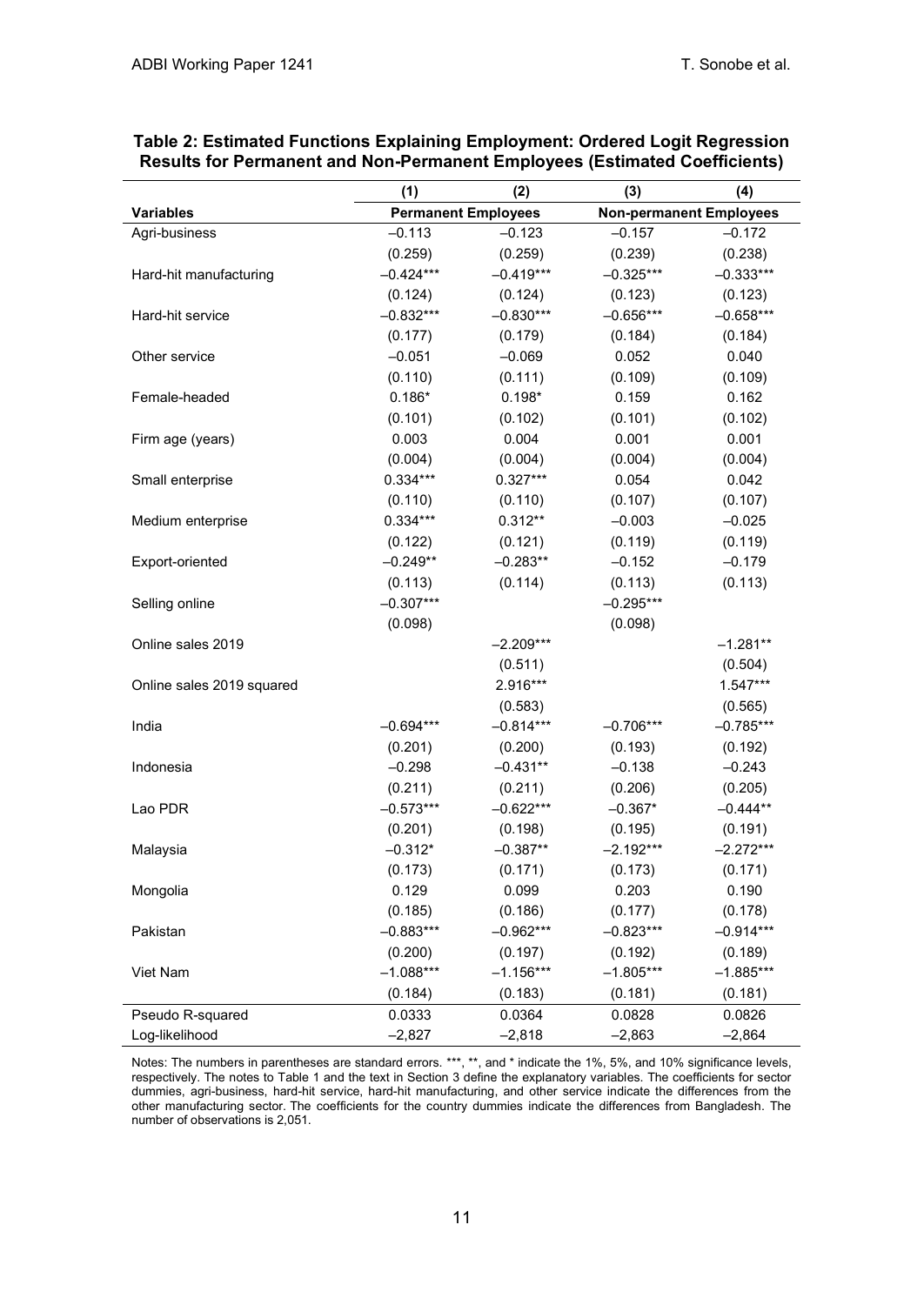|                           | (1)         | (2)                         | (3)         | (4)                                        |
|---------------------------|-------------|-----------------------------|-------------|--------------------------------------------|
| <b>Variables</b>          |             | Sales in First Half of 2020 |             | <b>Expectation of Sales Growth in 2020</b> |
| Agri-business             | 0.120       | 0.125                       | 0.399       | 0.404                                      |
|                           | (0.258)     | (0.257)                     | (0.250)     | (0.250)                                    |
| Hard-hit manufacturing    | $-0.257*$   | $-0.246$                    | $-0.027$    | $-0.025$                                   |
|                           | (0.150)     | (0.151)                     | (0.123)     | (0.123)                                    |
| Hard-hit service          | $-1.175***$ | $-1.171***$                 | $-1.114***$ | $-1.120***$                                |
|                           | (0.226)     | (0.225)                     | (0.184)     | (0.185)                                    |
| Other service             | 0.130       | 0.123                       | 0.144       | 0.147                                      |
|                           | (0.139)     | (0.140)                     | (0.104)     | (0.104)                                    |
| Female-headed             | $-0.144$    | $-0.135$                    | 0.086       | 0.084                                      |
|                           | (0.122)     | (0.122)                     | (0.099)     | (0.099)                                    |
| Firm age (years)          | $-0.004$    | $-0.005$                    | $-0.001$    | $-0.001$                                   |
|                           | (0.004)     | (0.004)                     | (0.004)     | (0.004)                                    |
| Small enterprise          | $0.324**$   | $0.327**$                   | $0.181*$    | $0.183*$                                   |
|                           | (0.129)     | (0.129)                     | (0.105)     | (0.105)                                    |
| Medium enterprise         | 0.172       | 0.184                       | 0.186       | $0.192*$                                   |
|                           | (0.153)     | (0.152)                     | (0.117)     | (0.117)                                    |
| Export-oriented           | $0.230*$    | $0.260*$                    | 0.042       | 0.031                                      |
|                           | (0.139)     | (0.139)                     | (0.110)     | (0.110)                                    |
| Selling online            | 0.079       |                             | 0.059       |                                            |
|                           | (0.117)     |                             | (0.094)     |                                            |
| Online sales 2019         |             | 0.022                       |             | 0.079                                      |
|                           |             | (0.641)                     |             | (0.500)                                    |
| Online sales 2019 squared |             | $-0.188$                    |             | 0.164                                      |
|                           |             | (0.728)                     |             | (0.570)                                    |
| India                     | $-0.057$    | $-0.022$                    | $1.212***$  | $1.207***$                                 |
|                           | (0.193)     | (0.191)                     | (0.194)     | (0.193)                                    |
| Indonesia                 | 0.010       | 0.072                       | 4.319***    | 4.304***                                   |
|                           | (0.208)     | (0.206)                     | (0.227)     | (0.226)                                    |
| Lao PDR                   | $0.634***$  | $0.691***$                  | 2.216***    | 2.226***                                   |
|                           | (0.199)     | (0.194)                     | (0.197)     | (0.194)                                    |
| Malaysia                  |             |                             | $0.404**$   | $0.406***$                                 |
|                           |             |                             | (0.159)     | (0.157)                                    |
| Mongolia                  | $0.433**$   | $0.439**$                   | 1.475***    | $1.473***$                                 |
|                           | (0.175)     | (0.175)                     | (0.171)     | (0.171)                                    |
| Pakistan                  | $-0.017$    | 0.020                       | $1.116***$  | $1.134***$                                 |
|                           | (0.194)     | (0.189)                     | (0.190)     | (0.187)                                    |
| Viet Nam                  |             |                             | $3.107***$  | 3.094***                                   |
|                           |             |                             | (0.183)     | (0.182)                                    |
|                           | (0.198)     | (0.197)                     | (0.169)     | (0.169)                                    |
| Observations              | 1,344       | 1,344                       | 2,051       | 2,051                                      |
| Pseudo R-squared          | 0.0156      | 0.0157                      | 0.124       | 0.124                                      |
| Log-likelihood            | $-2,100$    | $-2,100$                    | $-3,114$    | $-3,113$                                   |

| Table 3: Estimated Functions Explaining Sales in the First Half of 2020 and |  |
|-----------------------------------------------------------------------------|--|
| Expected Sales Growth: Ordered Logit Regression (Estimated Coefficients)    |  |

Notes: The numbers in parentheses are standard errors. \*\*\*, \*\*, and \* indicate the 1%, 5%, and 10% significance levels, respectively. The notes to Table 1 and the text in Section 3 define the explanatory variables. The coefficients for sector dummies, agri-business, hard-hit service, hard-hit manufacturing, and other service indicate the differences from the other manufacturing sector. The coefficients for the country dummies indicate the differences from Bangladesh.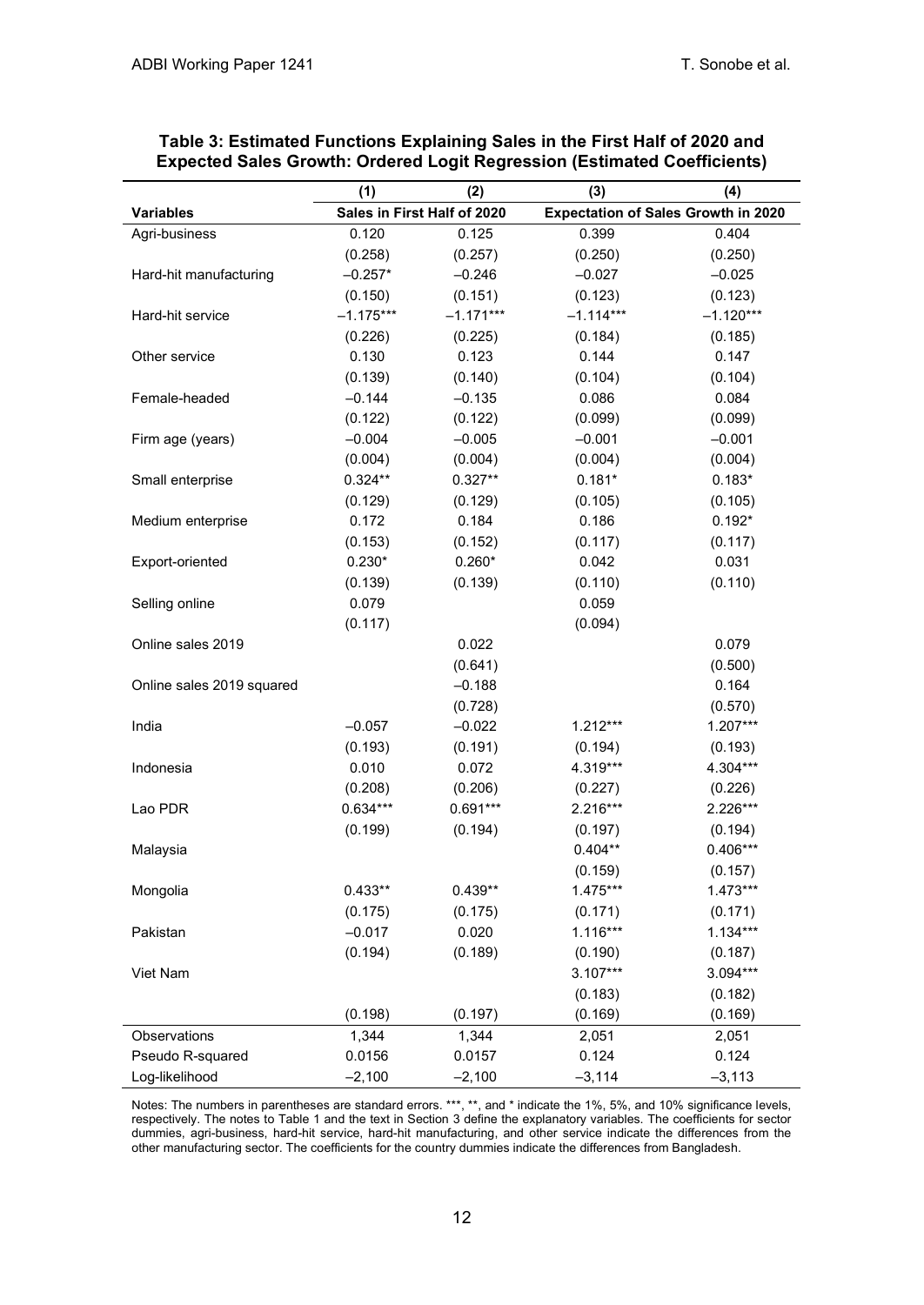Table 3, in the same manner as Table 2, reports the estimates of the logit model for sales in the first half year in columns (1) and (2) and those for expected sales for the entire year in columns (3) and (4). The hard-hit service sector had significantly larger decreases in sales in the first half year, as expected, while the coefficients for the hard-hit manufacturing sector are marginally significant in column (1) and insignificant in column (2). Small enterprises performed better than microenterprises in the first half year, although medium enterprises did not. The export-oriented firms and their non-exporting counterparts differ in the amount of sales in the first half year, but the difference is only marginally significant.

Regarding the expected sales growth shown in columns (3) and (4), except for country dummies, the coefficients of most of the variables are insignificant. The coefficients for the country dummies have highly significant coefficients. In other words, the sales growth expectation depends on the situation that the country is facing rather than the firm characteristics. The only notable exception is that the firms in the hard-hit service sector are much more pessimistic than those in any other sector. Positive coefficients for all the country dummies suggest a more permissive outlook of firm owners in Bangladesh despite the more optimistic forecast for the country's economy that international organizations shared (ADB 2020b; International Monetary Fund 2020b). As Figure 2 shows, ADB anticipated 5.2% GDP growth in Bangladesh, the highest among the Asian countries.

Turning to cash flow disruption, Table 4 presents the estimates of the logit models in the odd-numbered columns and the corresponding estimated marginal effects in the even-numbered columns. In columns (3) and (4), the model includes the dummy variables indicating different degrees of permanent employment reduction as control variables. The table offers some interesting points. First, the hard-hit manufacturing sector and the other service sector had a significantly lower likelihood of cash flow disruptions than the other manufacturing sector. Second, the agri-business sector and hard-hit service sector had about the same likelihood of facing a cash shortage as the other manufacturing sector. In other words, although the hard-hit manufacturing sector and the hard-hit service sector were devastated in terms of employment, as we saw in Table 2, and to a lesser extent in terms of sales, as we saw in Table 3, they were not at all badly affected in terms of cash flow disruption risk.

This is not to say that employment reduction and cash shortages had no association. On the contrary, we can see in columns (3) and (4) that they have a significant correlation and that, even when controlling for employment reduction, the hard-hit manufacturing dummy variable and the other service dummy variable have significant coefficients. Why are some sectors more prone to cash shortages than other sectors? A possible explanation is that the ability of a firm to avoid a cash shortage varies considerably from sector to sector (and within the same sector). Firms in some sectors tend to have much more cash, physical capital, inventory, goodwill, or other assets than firms in other sectors. With or without this ability, however, firms would try to reduce their employment if they found it to be less loss making. Another possible explanation is that sectors that reduced their employment to similar degrees might have had different reasons, such as an expected or actual contraction in demand, material supply disruptions, and refraining from operating their business, which had different consequences for the likelihood of a cash shortage.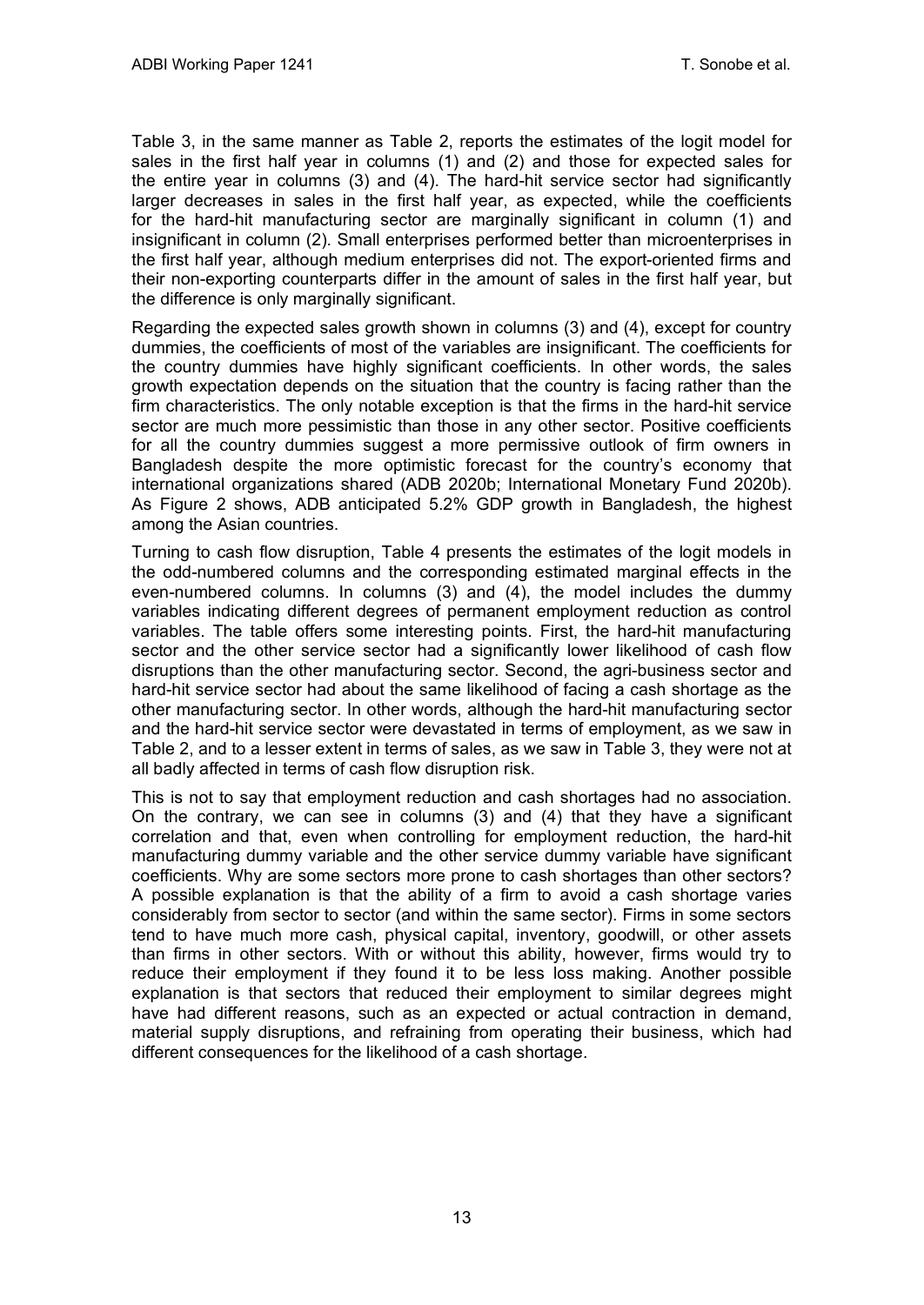|                                            | (1)         | (2)         | (3)                | (4)         |
|--------------------------------------------|-------------|-------------|--------------------|-------------|
| <b>Variables</b>                           | Coefficient | ME          | <b>Coefficient</b> | ME          |
| Agri-business                              | 0.244       | 0.054       | 0.215              | 0.045       |
|                                            | (0.274)     | (0.060)     | (0.280)            | (0.059)     |
| Hard-hit manufacturing                     | $-0.303**$  | $-0.067**$  | $-0.405***$        | $-0.085***$ |
|                                            | (0.141)     | (0.031)     | (0.147)            | (0.031)     |
| Hard-hit service                           | $-0.066$    | $-0.014$    | $-0.288$           | $-0.060$    |
|                                            | (0.201)     | (0.044)     | (0.208)            | (0.044)     |
| Other service                              | $-0.509***$ | $-0.112***$ | $-0.533***$        | $-0.112***$ |
|                                            | (0.122)     | (0.026)     | (0.126)            | (0.026)     |
| Female-headed                              | $-0.318***$ | $-0.070***$ | $-0.282**$         | $-0.059**$  |
|                                            | (0.113)     | (0.025)     | (0.116)            | (0.024)     |
| Firm age (years)                           | $-0.005$    | $-0.001$    | $-0.004$           | $-0.001$    |
|                                            | (0.004)     | (0.001)     | (0.004)            | (0.001)     |
| Small enterprise                           | $-0.209*$   | $-0.046*$   | $-0.140$           | $-0.029$    |
|                                            | (0.123)     | (0.027)     | (0.126)            | (0.026)     |
| Medium enterprise                          | $-0.159$    | $-0.035$    | $-0.097$           | $-0.020$    |
|                                            | (0.137)     | (0.030)     | (0.142)            | (0.030)     |
| Export-oriented                            | $0.234*$    | $0.052*$    | 0.177              | 0.037       |
|                                            | (0.130)     | (0.028)     | (0.133)            | (0.028)     |
| Online sales 2019                          | 0.761       | 0.075       | 0.308              | 0.032       |
|                                            | (0.567)     | (0.069)     | (0.586)            | (0.068)     |
| Online sales 2019 squared                  | $-0.965$    |             | $-0.364$           |             |
|                                            | (0.638)     |             | (0.658)            |             |
| > 60% decrease in permanent employment     |             |             | $1.167***$         | $0.248***$  |
|                                            |             |             | (0.189)            | (0.037)     |
| 41-60% decrease in permanent employment    |             |             | $1.154***$         | $0.246***$  |
|                                            |             |             | (0.207)            | (0.041)     |
| 21-40% decrease in permanent employment    |             |             | $0.987***$         | $0.212***$  |
|                                            |             |             | (0.174)            | (0.036)     |
| Up to 20% decrease in permanent employment |             |             | $0.547***$         | $0.119***$  |
|                                            |             |             | (0.134)            | (0.029)     |
| Increase in permanent employment           |             |             | $-0.252$           | $-0.053$    |
|                                            |             |             | (0.233)            | (0.048)     |
| Pseudo R-squared                           | 0.0910      |             | 0.123              |             |
| Log-likelihood                             | $-1,292$    |             | $-1,247$           |             |

Notes: The numbers in parentheses are standard errors. \*\*\*, \*\*, and \* indicate the 1%, 5%, and 10% significance levels, respectively. The number of observations is 2,051. The notes to Table 1 and the text in Section 3 define the explanatory variables. The coefficients for the sector dummies, agri-business, hard-hit service, hard-hit manufacturing, and other service indicate the differences from the other manufacturing sector. The permanent employment cut dummies show the difference from no change in permanent employment. We include the seven country dummy variables (Bangladesh is the default) and the constant term in the regression specification although the table does not show their coefficients.

The third noteworthy finding from Table 4 is that firms with a female head are less prone to cash shortages. It is beyond the scope of this study to provide an explanation for this result. The fourth noteworthy finding is that online sales have no association with the likelihood of facing a cash shortage or with the magnitude of sales reduction or expected sales growth, as we saw in Table 3. Nonetheless, it does have an association with permanent and non-permanent employment, as Table 3 suggests. We will return to these findings toward the end of the next section.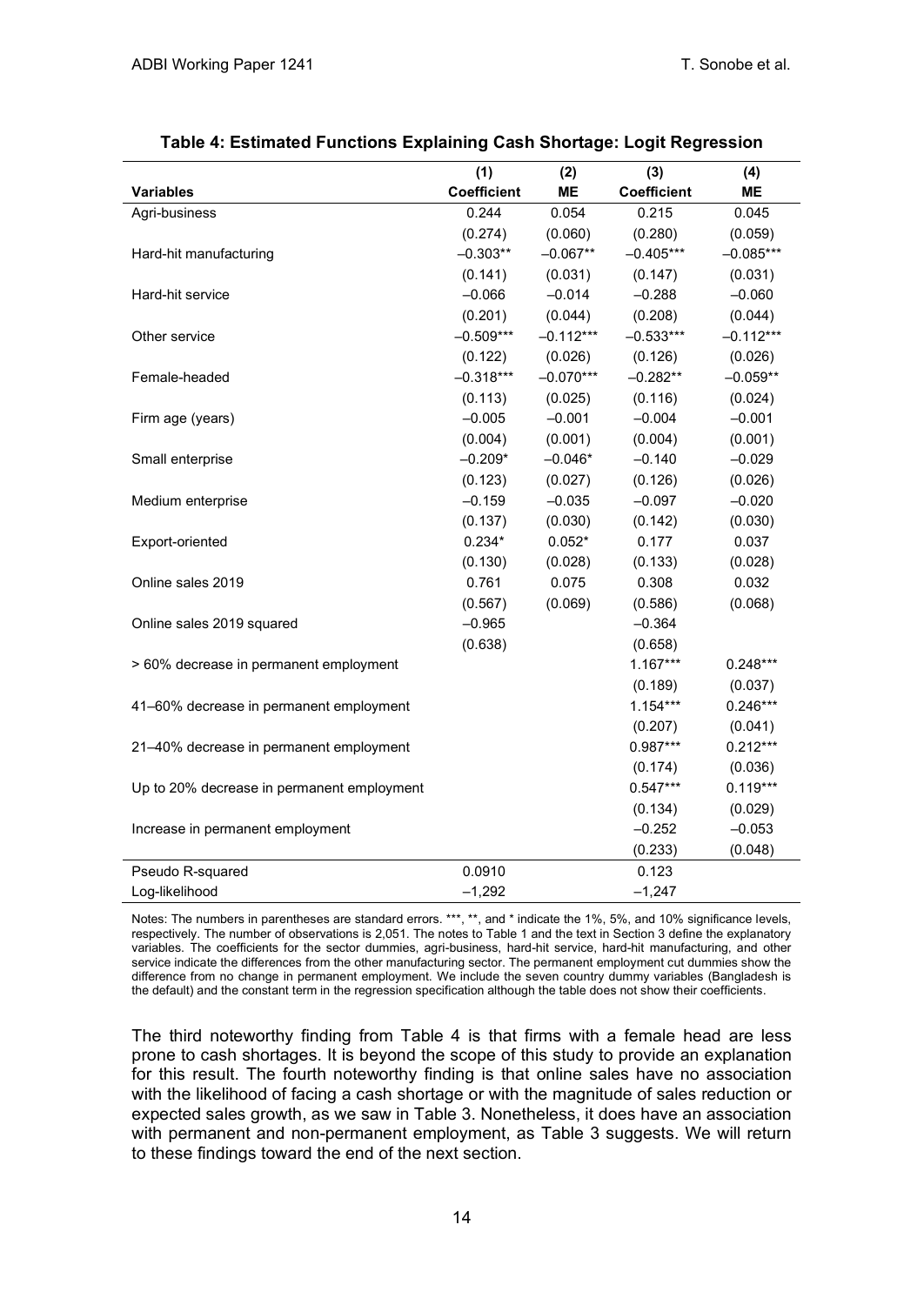## <span id="page-18-0"></span>**4. DIGITALIZATION**

For many MSMEs in the eight Asian countries in our sample, digitalization means mostly the use of a company website, social media (e.g., Facebook or Instagram), or mobile messaging services (e.g., WhatsApp) or participation in an online or freelance marketplace (e.g., Amazon, Taobao, eBay, Fiverr, or Lyft) for a commercial purpose, which this paper refers to as online sales, and the use of digital wallets/online payments (e.g., Paypay, Mobivi, or 2C2P) or mobile payments (e.g., Apple Pay, Google Pay, LINE Pay, or GrabPay) for the settlement of commercial transactions, which this paper refers to as digital payment.

Table 5 presents the basic statistics of the variables that we intend to capture digitalization in this sense. In the whole sample, online sales accounted for 21% of sales revenue in 2019 on average, and 69.5% of the sample firms were planning to increase their percentage of online sales in the near future. In the sample of the six countries other than Viet Nam and Malaysia, 38.5% of the firms were using digital payments. In this smaller sample, although Table 5 does not show this, online sales accounted for 21% of the sales revenue in 2019 on average; 23.2% of the firms were using social media or mobile messaging services; 18.9% were using a company web page; 11.9% were using online or freelance marketplaces; and 69% were planning to increase their percentage of online sales in the near future. The use of digital technology is growing among MSMEs. For example, more than 8% of those firms with no online sales in 2019 were engaging in online sales at the time of the survey.

|                                     | (1)<br>Mean and (SD)<br><b>Whole Sample</b> | (2)<br><b>Highest</b><br><b>Country Mean</b> | (3)<br>Lowest<br><b>Country Mean</b> | (4)<br>No. of<br><b>Observations</b> |
|-------------------------------------|---------------------------------------------|----------------------------------------------|--------------------------------------|--------------------------------------|
| Online sales 2019                   | 0.210<br>(0.292)                            | 0.352<br>VNM                                 | 0.087<br><b>BGD</b>                  | 2.140                                |
| Digital payment dummy               | 0.385<br>(0.487)                            | 0.681<br><b>LAO</b>                          | 0.071<br><b>BGD</b>                  | 1.425                                |
| Plan to increase online sales dummy | 0.695<br>(0.461)                            | 0.847<br><b>IDN</b>                          | 0.388<br><b>MNG</b>                  | 2.140                                |

### **Table 5: Digitalization**

Notes: Online sales 2019 is the proportion of sales revenue from online sales in 2019. The digital payment dummy is equal to one if the firm uses a digital wallet/online payments (such as Paypay, Mobivi, and 2C2P) or mobile payments (such as Apple Pay, Google Pay, Line Pay, and Garb Pay) and zero otherwise. The plan to increase online sales dummy is equal to one if the firm plans to increase its percentage of online sales and zero otherwise.

Data for online sales 2019 and the plan to increase online sales dummy are available for all the eight countries, but data on the digital payment dummy are available only for the six countries other than Viet Nam and Malaysia. The country name abbreviations are the same as in the notes to Table 1.

To determine the characteristics of those firms that are leading other firms in digitalization, we ran an OLS regression of the online sales 2019 variable using the full sample. Column (1) of Table 6 reports the result. The two hard-hit sectors were more digitalized than the other sectors even before the outbreak of the COIVD-19 pandemic, and firms with female entrepreneurs, younger firms, and export-oriented firms tended to have a larger share of online sales in 2019.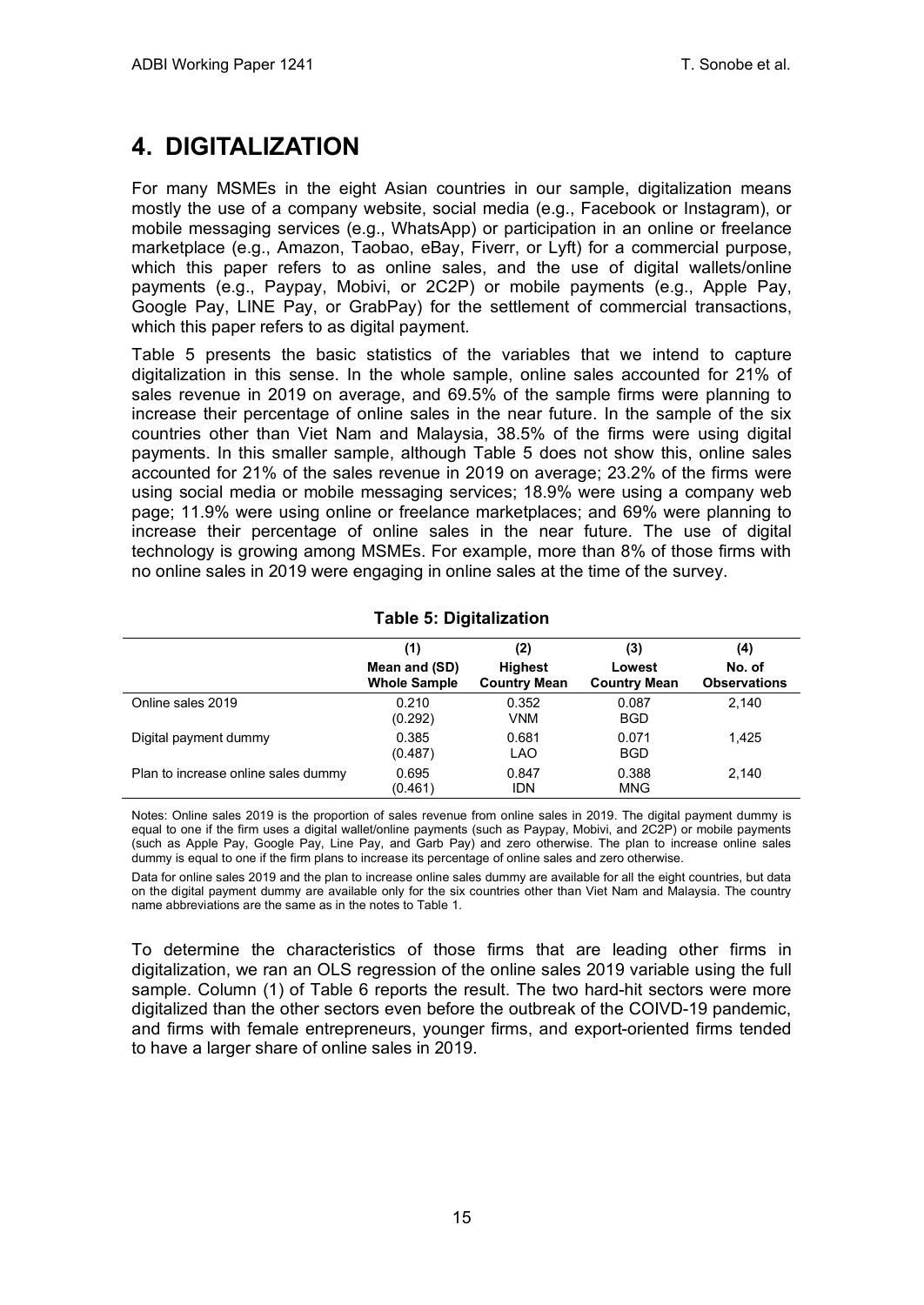|                        | (1)                         | (2)             | (3)                    | (4)                                  | (5)        | (6)             | (7)        |
|------------------------|-----------------------------|-----------------|------------------------|--------------------------------------|------------|-----------------|------------|
|                        | Online<br><b>Sales 2019</b> |                 | <b>Digital Payment</b> | <b>Plan to Increase Online Sales</b> |            |                 |            |
|                        | <b>OLS</b><br>Coeff.        | Logit<br>Coeff. | <b>ME</b>              | Logit<br>Coeff.                      | ME         | Logit<br>Coeff. | <b>ME</b>  |
| Agri-business          | 1.758                       | 0.051           | 0.010                  | 0.513                                | 0.081      | 0.490           | 0.076      |
|                        | (3.567)                     | (0.316)         | (0.059)                | (0.334)                              | (0.053)    | (0.338)         | (0.052)    |
| Hard-hit manufacturing | $3.740**$                   | 0.161           | 0.030                  | $0.523***$                           | $0.083***$ | $0.604***$      | $0.094***$ |
|                        | (1.823)                     | (0.192)         | (0.036)                | (0.181)                              | (0.028)    | (0.186)         | (0.029)    |
| Hard-hit service       | 5.832**                     | $-0.253$        | $-0.047$               | 0.425                                | 0.067      | $0.461*$        | $0.072*$   |
|                        | (2.644)                     | (0.266)         | (0.049)                | (0.262)                              | (0.041)    | (0.267)         | (0.041)    |
| Other service          | 0.328                       | 0.023           | 0.004                  | $-0.024$                             | $-0.004$   | 0.065           | 0.010      |
|                        | (1.597)                     | (0.172)         | (0.032)                | (0.143)                              | (0.023)    | (0.145)         | (0.023)    |
| Female headed          | 4.451***                    | $0.280*$        | $0.052*$               | 0.087                                | 0.014      | 0.120           | 0.019      |
|                        | (1.466)                     | (0.145)         | (0.027)                | (0.140)                              | (0.022)    | (0.142)         | (0.022)    |
| Firm age (years)       | $-0.236***$                 | 0.001           | 0.000                  | $-0.011**$                           | $-0.002**$ | $-0.010**$      | $-0.002**$ |
|                        | (0.055)                     | (0.006)         | (0.001)                | (0.005)                              | (0.001)    | (0.005)         | (0.001)    |
| Small enterprise       | 0.313                       | 0.195           | 0.037                  | 0.210                                | 0.033      | 0.220           | 0.034      |
|                        | (1.581)                     | (0.166)         | (0.031)                | (0.144)                              | (0.023)    | (0.147)         | (0.023)    |
| Medium enterprise      | 0.449                       | $-0.315$        | $-0.057$               | 0.133                                | 0.021      | 0.135           | 0.021      |
|                        | (1.771)                     | (0.208)         | (0.038)                | (0.158)                              | (0.025)    | (0.162)         | (0.025)    |
| Export-oriented        | 10.957***                   | $-0.568***$     | $-0.105***$            | $0.321*$                             | $0.051*$   | $0.303*$        | $0.047*$   |
|                        | (1.667)                     | (0.178)         | (0.033)                | (0.166)                              | (0.026)    | (0.168)         | (0.026)    |
| Online 2019            |                             | 5.008***        | $0.554***$             | 9.634***                             | 1.288***   | 9.695***        | $1.273***$ |
|                        |                             | (0.780)         | (0.078)                | (0.875)                              | (0.103)    | (0.881)         | (0.101)    |
| Online 2019 squared    |                             | $-4.864***$     |                        | $-7.621***$                          |            | $-7.627***$     |            |
|                        |                             | (0.877)         |                        | (0.994)                              |            | (1.004)         |            |
| Cash shortage          |                             |                 |                        |                                      |            | $0.588***$      | $0.091***$ |
|                        |                             |                 |                        |                                      |            | (0.126)         | (0.019)    |
| > 60% decrease in      |                             |                 |                        |                                      |            | $-0.298$        | $-0.048$   |
| permanent employment   |                             |                 |                        |                                      |            | (0.232)         | (0.038)    |
| 41-60% decrease in     |                             |                 |                        |                                      |            | 0.073           | 0.011      |
| permanent employment   |                             |                 |                        |                                      |            | (0.241)         | (0.037)    |
| 21-40% decrease in     |                             |                 |                        |                                      |            | 0.098           | 0.015      |
| permanent employment   |                             |                 |                        |                                      |            | (0.216)         | (0.033)    |
| Up to 20% decrease in  |                             |                 |                        |                                      |            | $-0.060$        | $-0.009$   |
| permanent employment   |                             |                 |                        |                                      |            | (0.161)         | (0.025)    |
| Increase in permanent  |                             |                 |                        |                                      |            | $0.548*$        | $0.079**$  |
| employment             |                             |                 |                        |                                      |            | (0.288)         | (0.039)    |
| Observations           | 2,051                       | 1,344           | 1,344                  | 2,051                                | 2,051      | 2,051           | 2,051      |
| R-squared              | 0.134                       |                 |                        |                                      |            |                 |            |
| Pseudo R-squared       |                             | 0.180           |                        | 0.215                                |            | 0.226           |            |
| Log-likelihood         |                             | $-734.1$        |                        | $-978.2$                             |            | $-964.3$        |            |

### **Table 6: Estimated Functions Explaining the Current and Planned Digitalization**

Notes: The numbers in parentheses are standard errors. \*\*\*, \*\*, and \* indicate the 1%, 5%, and 10% significance levels, respectively. The notes to Table 1 and the text in Section 3 define the explanatory variables. The coefficients for the sector dummies, agri-business, hard-hit service, hard-hit manufacturing, and other service indicate the differences from the other manufacturing sector. Although we do not report their coefficients here, we include the complete set of country dummies and the constant term in all the regressions.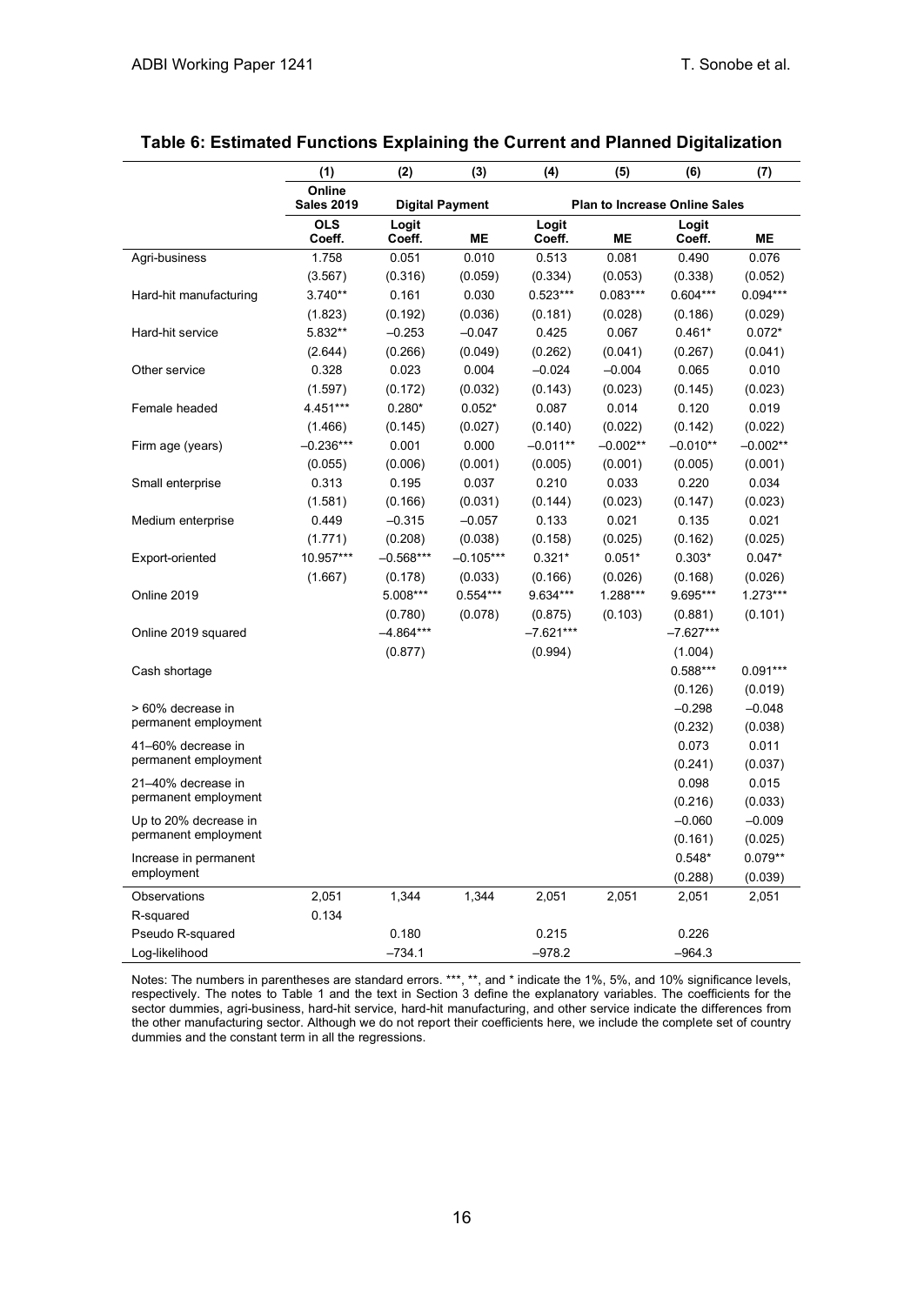Columns (2) and (3) present the estimates of the logit model explaining the use of digital payments and the corresponding marginal effects, respectively. The sample size is smaller because we did not ask a question about digital payment in Viet Nam and Malaysia. The regression result indicates that female entrepreneurs and exportoriented firms tend to use digital payment and that there is an inverted U-shaped relationship between the fraction of online sales and the use of digital payments; that is, those firms with a moderate share of online sales tend to use digital payments more than those firms without online sales and those firms that completely specialize in online sales.

Columns (4) and (5) present the estimated logit model characterizing those firms that are more willing to increase their online sales and the corresponding marginal effects. The logit model in column (4) differs from the OLS regression equation in column (1) in that column (4) is about a future plan and includes the online sales 2019 variable and its squared term, the coefficients of which indicate that there is an inverted-U relationship. Thus, the firms with a moderate share of online sales in 2019 are more willing to increase their share of online sales than those firms that did not experience online sales or completely specialized in online sales. The estimated coefficients for the hard-hit manufacturing dummy, the firm age, and the export-oriented dummy (although it is only marginally significant) in column (4) are significant and share the same signs as their counterparts in column (1), which are also significant. Thus, firms in the hardhit manufacturing sector, relatively young firms, and export-oriented firms tended to have larger shares of online sales in 2019 and are more willing to increase their online sales in the future than other firms that had similar shares of online sales in 2019.

In columns (6) and (7), we insert the dummy variable indicating whether a firm was facing a cash shortage and the set of dummy variables indicating the degrees of permanent employment cuts into the right-hand side of the logit model. The coefficient for the cash shortage dummy is positive and highly significant, but the coefficients for the employment reduction dummies are insignificant except for a positive and marginally significant one for the dummy indicating whether a firm had increased its permanent employment in the middle of the pandemic. The other results that these two columns report are qualitatively the same as those in columns (4) and (5). These results suggest that firms regard an increase in online sales as a way to proceed, especially those firms that are facing a cash shortage, are operating a hard-hit manufacturing business, are export oriented, are relatively young, or have online sales experience. The experience of having to reduce permanent employment does not seem to motivate firms to increase their online sales.

Thus, the results presented in Tables 5 and 6 lend strong support to the view that online sales will increase among many MSMEs in Asia, especially those in the hard-hit sectors, particularly manufacturing firms, younger firms, export-oriented firms, those that have already experienced online sales, firms experiencing a cash shortage, and firms that did not have to reduce their employment. These results suggest that many firms, but not all firms, find it profitable or beneficial in some sense to increase their online sales. As we have seen, however, in Tables 2 and 3, online sales (as a dummy variable) and employment have a negative association, and online sales and sales revenues do not have a significant association. These results seem to warrant considerable further investigation.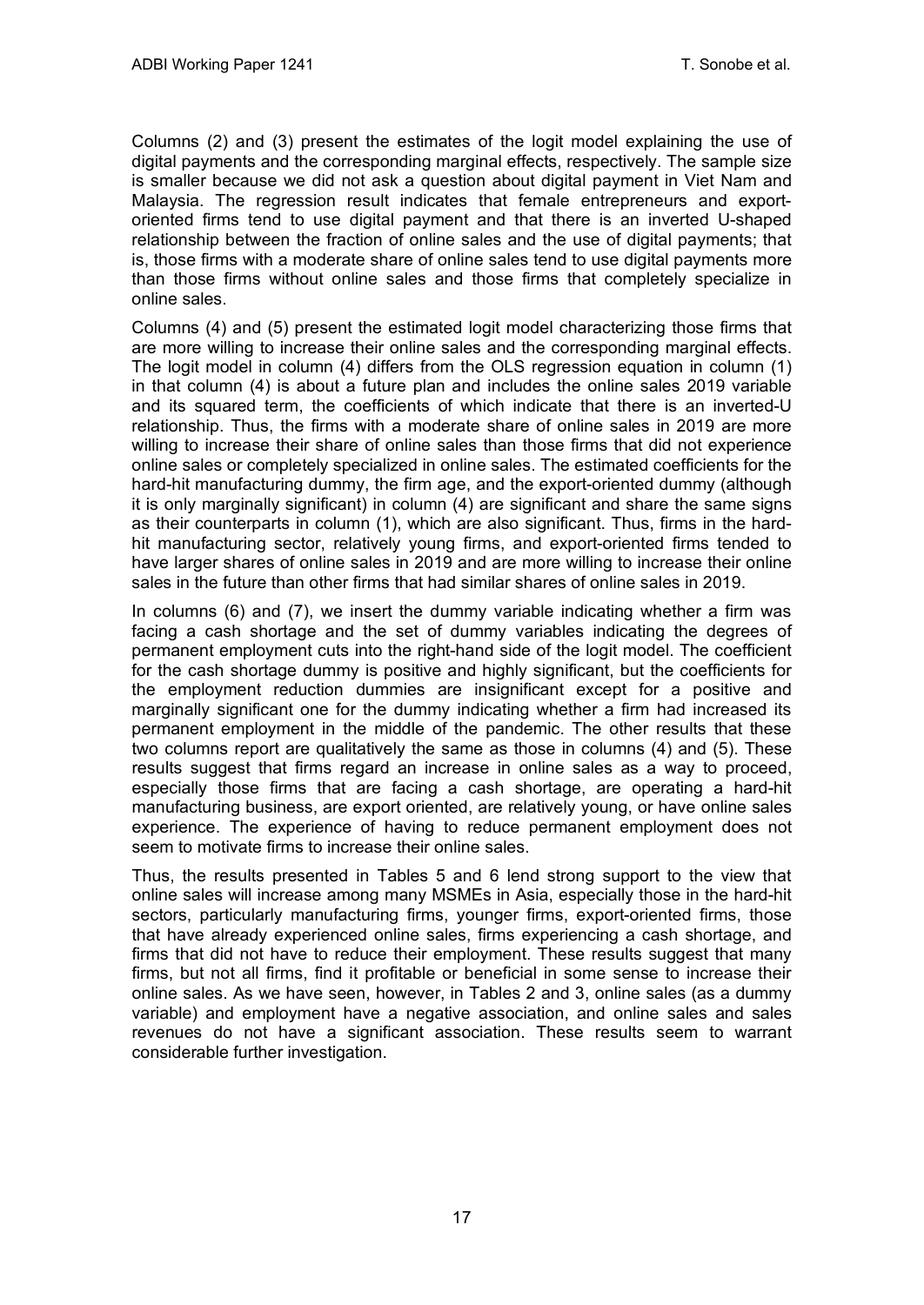### <span id="page-21-0"></span>**5. GOVERNMENT SUPPORT**

In the survey, we asked, "What support did your firm receive from the government?" and "What support does your firm need to mitigate the impacts of the COVID-19 pandemic?" For each question, the questionnaire provided several alternatives and allowed the respondents to choose up to four of them. Among the alternatives, the most common choices were support related to tax, such as the postponement or exemption of tax payments and the application of a reduced tax rate, and support related to loans, such as the postponement of or subsidy for a payment, loan restructuring, a guarantee, or other assistance with a new loan. Other forms of government support include lump sum grants, public procurement, the dissemination of information, rent payments, salary/wage payments, and utility fee payments.

|                                      | (1)                                  | (2)                               | (3)                              | (4)                           |
|--------------------------------------|--------------------------------------|-----------------------------------|----------------------------------|-------------------------------|
|                                      | Mean and (SD)<br><b>Whole Sample</b> | <b>Highest</b><br>Country<br>Mean | Lowest<br>Country<br><b>Mean</b> | No. of<br><b>Observations</b> |
| Support received in March-April      |                                      |                                   |                                  |                               |
| Any support                          | 0.59<br>(0.49)                       | 0.82<br><b>MSY</b>                | 0.21<br><b>IDN</b>               | 2,237                         |
| Tax support                          | 0.31<br>(0.46)                       | 0.59<br><b>MNG</b>                | 0.05<br><b>BGD</b>               | 2,237                         |
| Loan support                         | 0.25<br>(0.44)                       | 0.70<br><b>BGD</b>                | 0.07<br><b>IDN</b>               | 2,237                         |
| Support received in May-June         |                                      |                                   |                                  |                               |
| Any support                          | 0.56<br>(0.50)                       | 0.71<br><b>MNG</b>                | 0.25<br><b>IDN</b>               | 1,475                         |
| Tax support                          | 0.31<br>(0.46)                       | 0.67<br><b>MNG</b>                | 0.06<br><b>PAK</b>               | 1,475                         |
| Loan support                         | 0.20<br>(0.40)                       | 0.41<br><b>BGD</b>                | 0.11<br><b>MNG</b>               | 1,475                         |
| Support needed at the time of survey |                                      |                                   |                                  |                               |
| Tax support needs                    | 0.53<br>(0.50)                       | 0.73<br>MNG                       | 0.08<br><b>BGD</b>               | 2,237                         |
| Loan support needs                   | 0.48<br>(0.50)                       | 0.69<br><b>MSY</b>                | 0.27<br><b>IDN</b>               | 2,237                         |

### **Table 7: Support from the Government and Support Needs**

Notes: All the variables in this table are binary variables with a value equal to zero or one. The any support dummy is equal to one if the firm received any support and zero otherwise. The tax support dummy is equal to one if the firm received support related to tax, such as tax payment deferral, tax exemption, and a lower tax rate, and zero otherwise. The other variables have similar definitions. Support related to loans includes loan repayment deferral or restructuring and government guarantees of new bank loans. Other government support includes rent payment, salary/wage payment, utility fee payment, education and information, and public procurement.

The data on all the variables in this table are available from the eight countries, but the data related to the June dummy are from the six countries other than Viet Nam and Malaysia. In column (1), the numbers in parentheses are the standard deviation (SD). Columns (2) and (3) show the name of the country that has the highest or lowest mean value, respectively, and that mean value. The country name abbreviations are the same as in the notes to Table 1.

We constructed three dummy variables: an any support dummy, a tax support dummy, and a loan support dummy. The first dummy covers all kinds of government support, and the second and third dummies cover tax- and loan-related support, respectively. Table 7 presents the basic statistics of these variables. In March and April 2020, 59% of the firms in the entire sample, 82% in the Malaysian sample, and only 21% in the Indonesian sample received some kind of government support. In May and June, the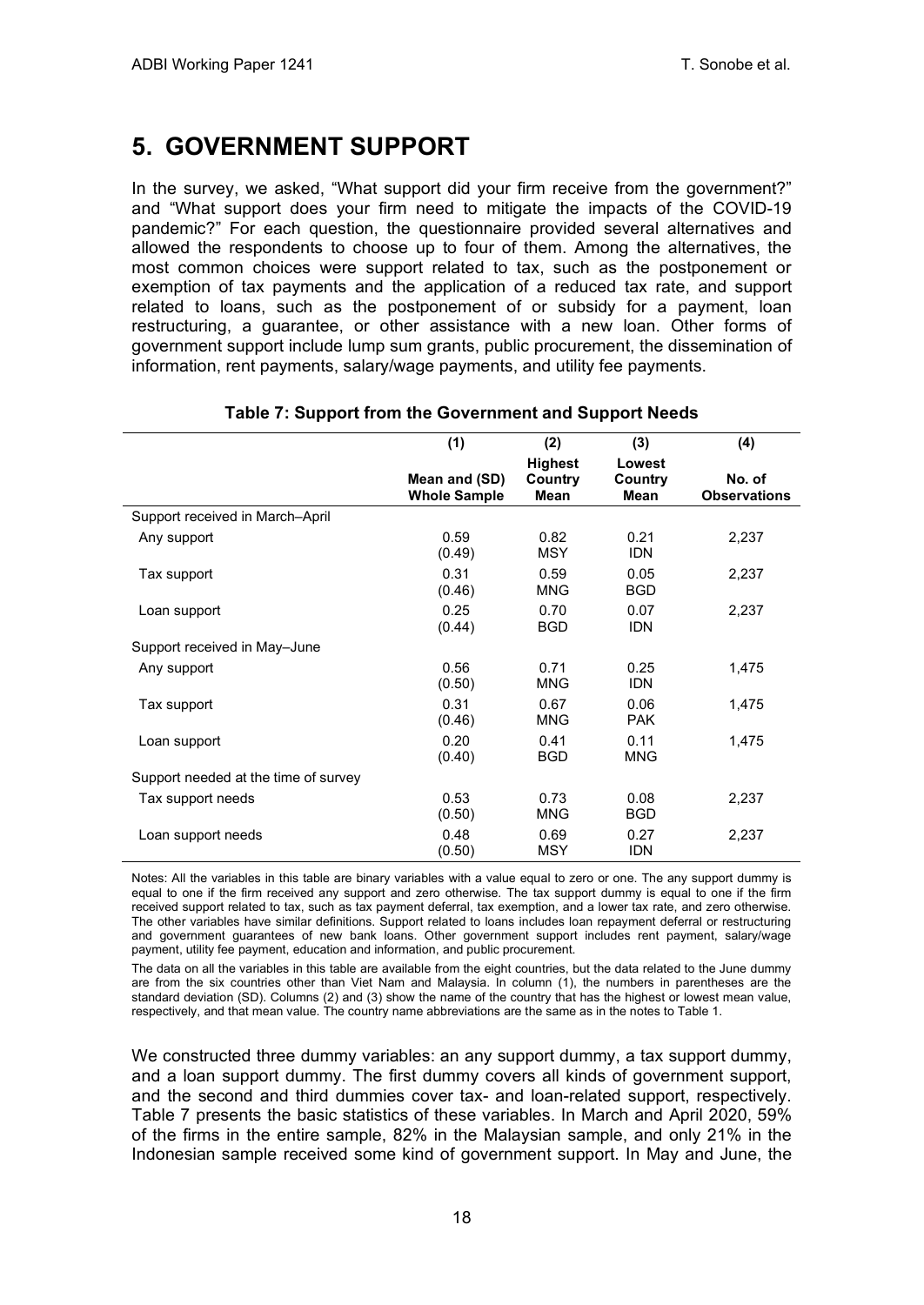Indonesian government remained the least generous provider of support for MSMEs among the sample countries. By contrast, the Mongolian government was the most generous provider of government support, especially tax-related support. The Bangladeshi government provided generous loan-related support.

Table 7 also presents the data on support needs. The questionnaire asked the respondents to choose up to four support areas that they need the most among 12 alternative areas. In the full sample, 53% of the firms needed tax-related support, for example tax payment deferral, tax exemption, and the application of a lower tax rate, and 48% needed loan-related support, such as deferred repayment and loan rescheduling, at the time of the survey. Note, however, that there are considerable variations among countries. For example, 73% of the Mongolian sample firms but only 8% of the Bangladeshi sample firms considered tax-related support to be useful, and 69% of Malaysian sample firms but only 27% of Indonesian firms regarded loan-related support as helpful.

It is easy to imagine that country characteristics, such as economic institutions and the financial condition of the government, would explain the support that the government provided and the MSMEs received to a large extent. Indeed, we find the estimated coefficients for the country dummy variables to have high significance levels in a logit model that explains which firms were likely to receive tax- or loan-support. To save space, however, Table 8 does not report the estimated coefficients for the country dummies. It instead devotes a large amount of space to such variables as the tax support needs dummy, the loan support needs dummy, the cash shortage dummy, and the set of permanent employment reduction dummies. The inclusion of these variables may help us to determine whether those firms that needed this support, suffered a cash shortage, or had to reduce their employment received support.

Columns (1) and (2) report the estimated logit model for the receipt of any tax-related support in the March–April period and the May–June period, respectively. The sample size is smaller for column (2) than for column (1) because the information for the latter period was not available for the sample firms in Viet Nam and Malaysia, where the survey took place earlier. In columns (1) and (2), the tax-related support needs dummy has a positive and highly significant coefficient, which suggests that the support provision and support needs matched. Despite the sizable reduction in the sample size, the coefficient in column (2) has a similar magnitude and significance level to that in column (1). The positive and significant coefficients for the loan-related support needs dummy in these columns suggest that those who needed loan-related support also received tax-related support. Similarly, columns (3) and (4) report the estimates for the receipt of any loan-related support in the respective periods. The loan-related support needs dummy has a positive and highly significant coefficient in these columns, which is consistent with the view that the loan-related support provision matched the needs. Moreover, the coefficient is greater in magnitude for the May–June period than the March–April period, without becoming lower in statistical significance despite the reduction in the sample size, which suggests that the support became more demand driven. This type of support provision turned out not to have an association with the tax-related support needs.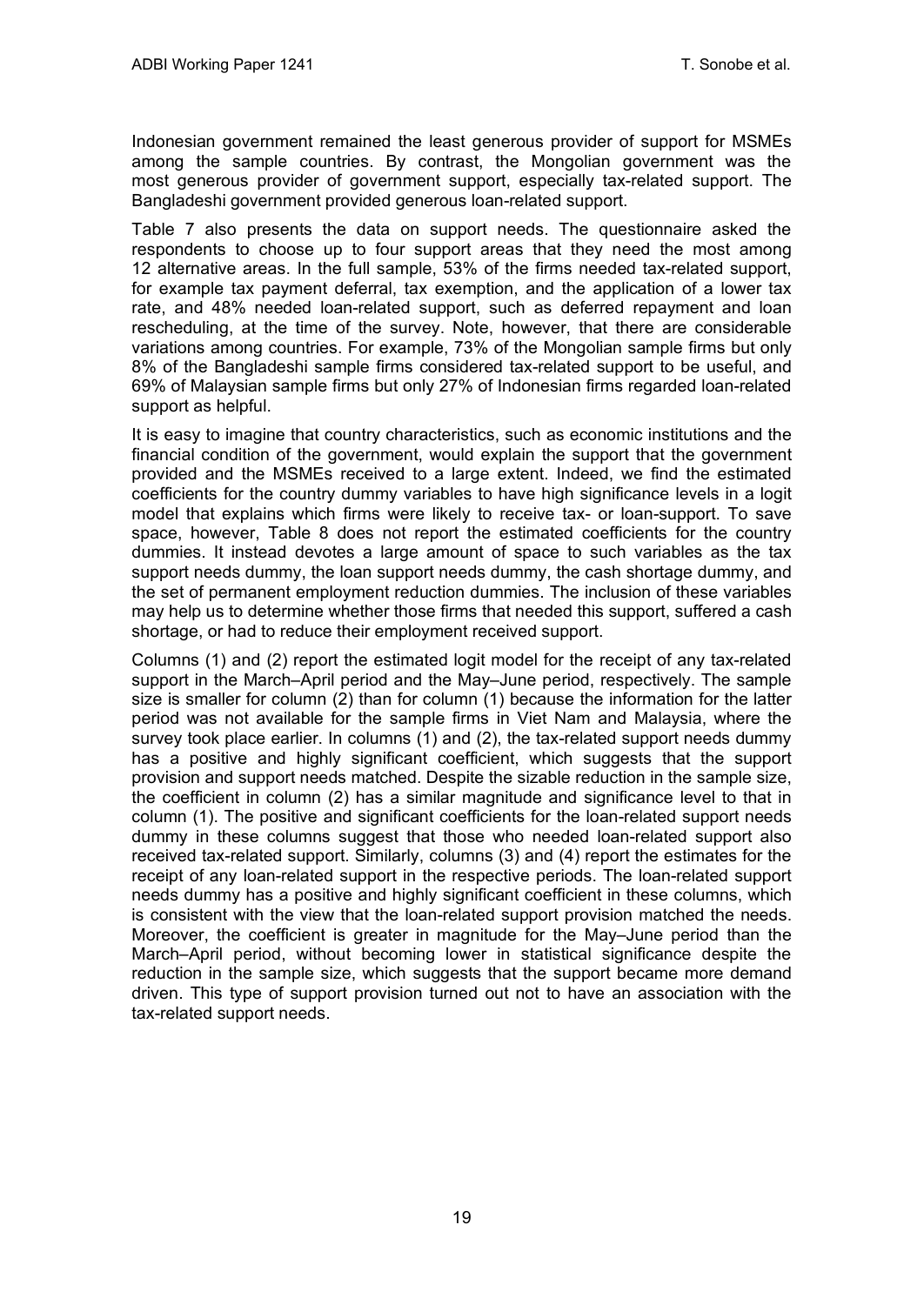|                                                                                      | (1)                                                                         | (2)                                                                       | (3)                                                                      | (4)                                                                         |
|--------------------------------------------------------------------------------------|-----------------------------------------------------------------------------|---------------------------------------------------------------------------|--------------------------------------------------------------------------|-----------------------------------------------------------------------------|
|                                                                                      | Tax                                                                         | Tax                                                                       | Loan                                                                     | Loan                                                                        |
|                                                                                      | <b>Support</b><br>(Mar.-Apr.)                                               | <b>Support</b><br>(May-June)                                              | <b>Support</b><br>(Mar.-Apr.)                                            | <b>Support</b><br>(May-June)                                                |
| Tax support needs                                                                    | $1.116***$                                                                  | $1.226***$                                                                | 0.225                                                                    | 0.281                                                                       |
|                                                                                      | (0.128)                                                                     | (0.162)                                                                   | (0.151)                                                                  | (0.189)                                                                     |
| Loan support needs                                                                   | $0.320***$                                                                  | $0.315**$                                                                 | $1.440***$                                                               | 1.746***                                                                    |
|                                                                                      | (0.117)                                                                     | (0.156)                                                                   | (0.139)                                                                  | (0.166)                                                                     |
| Cash shortage                                                                        | 0.173                                                                       | $0.281*$                                                                  | $0.543***$                                                               | 0.196                                                                       |
|                                                                                      | (0.121)                                                                     | (0.166)                                                                   | (0.140)                                                                  | (0.173)                                                                     |
| > 60% decrease in permanent employment                                               | 0.192                                                                       | 0.210                                                                     | $-0.261$                                                                 | 0.0532                                                                      |
|                                                                                      | (0.215)                                                                     | (0.311)                                                                   | (0.254)                                                                  | (0.317)                                                                     |
| 41-60% decrease in permanent employment                                              | $-0.0294$                                                                   | $-0.340$                                                                  | $-0.751***$                                                              | $-0.399$                                                                    |
|                                                                                      | (0.238)                                                                     | (0.311)                                                                   | (0.277)                                                                  | (0.321)                                                                     |
| 21-40% decrease in permanent employment                                              | $-0.105$                                                                    | $-0.415$                                                                  | $-0.351$                                                                 | $-0.367$                                                                    |
|                                                                                      | (0.196)                                                                     | (0.280)                                                                   | (0.233)                                                                  | (0.311)                                                                     |
| Up to 20% decrease in permanent employment                                           | $-0.288*$                                                                   | $-0.244$                                                                  | $-0.107$                                                                 | 0.293                                                                       |
|                                                                                      | (0.151)                                                                     | (0.212)                                                                   | (0.173)                                                                  | (0.227)                                                                     |
| Increase in permanent employment                                                     | 0.0386                                                                      | 0.258                                                                     | $-0.285$                                                                 | $-0.0245$                                                                   |
|                                                                                      | (0.246)                                                                     | (0.369)                                                                   | (0.300)                                                                  | (0.461)                                                                     |
| Agri-business                                                                        | $-0.165$                                                                    | $-0.561$                                                                  | $-0.458$                                                                 | $-0.139$                                                                    |
|                                                                                      | (0.333)                                                                     | (0.377)                                                                   | (0.400)                                                                  | (0.390)                                                                     |
| Hard-hit manufacturing                                                               | 0.0644                                                                      | 0.218                                                                     | $-0.220$                                                                 | $-0.0533$                                                                   |
|                                                                                      | (0.170)                                                                     | (0.234)                                                                   | (0.182)                                                                  | (0.233)                                                                     |
| Hard-hit service                                                                     | $-0.164$                                                                    | $-0.479$                                                                  | 0.181                                                                    | 0.137                                                                       |
|                                                                                      | (0.224)                                                                     | (0.295)                                                                   | (0.268)                                                                  | (0.351)                                                                     |
| Other service                                                                        | 0.0771                                                                      | 0.206                                                                     | $-0.147$                                                                 | $-0.180$                                                                    |
|                                                                                      | (0.138)                                                                     | (0.201)                                                                   | (0.167)                                                                  | (0.235)                                                                     |
| Female-headed                                                                        | $0.289**$                                                                   | 0.081                                                                     | $-0.201$                                                                 | $-0.259$                                                                    |
|                                                                                      | (0.127)                                                                     | (0.172)                                                                   | (0.156)                                                                  | (0.197)                                                                     |
| Firm age (years)                                                                     | $0.009*$                                                                    | $0.019***$                                                                | 0.005                                                                    | 0.007                                                                       |
|                                                                                      | (0.005)                                                                     | (0.006)                                                                   | (0.005)                                                                  | (0.006)                                                                     |
| Small enterprise                                                                     | $0.333**$                                                                   | $0.357*$                                                                  | $0.616***$                                                               | 0.291                                                                       |
|                                                                                      | (0.146)                                                                     | (0.199)                                                                   | (0.160)                                                                  | (0.198)                                                                     |
| Medium enterprise                                                                    | 0.233                                                                       | 0.0710                                                                    | $0.794***$                                                               | $0.590***$                                                                  |
|                                                                                      | (0.161)                                                                     | (0.236)                                                                   | (0.179)                                                                  | (0.226)                                                                     |
| Export-oriented                                                                      | 0.205                                                                       | $0.409**$                                                                 | 0.0253                                                                   | 0.216                                                                       |
|                                                                                      | (0.149)                                                                     | (0.207)                                                                   | (0.172)                                                                  | (0.214)                                                                     |
| Online sales 2019                                                                    | 0.877                                                                       | $-0.0231$                                                                 | $-0.270$                                                                 | 1.089                                                                       |
|                                                                                      | (0.665)                                                                     | (0.950)                                                                   | (0.775)                                                                  | (0.989)                                                                     |
|                                                                                      |                                                                             |                                                                           |                                                                          |                                                                             |
|                                                                                      |                                                                             |                                                                           |                                                                          |                                                                             |
|                                                                                      |                                                                             |                                                                           |                                                                          |                                                                             |
|                                                                                      |                                                                             |                                                                           |                                                                          |                                                                             |
|                                                                                      |                                                                             |                                                                           |                                                                          |                                                                             |
|                                                                                      |                                                                             |                                                                           |                                                                          |                                                                             |
| Online sales 2019 squared<br>Constant<br>Observations<br>Pseudo R2<br>Log-likelihood | $-0.736$<br>(0.747)<br>$-3.712***$<br>(0.330)<br>2,051<br>0.217<br>$-995.2$ | 0.0804<br>(1.067)<br>$-3.492***$<br>(0.338)<br>1,344<br>0.315<br>$-575.7$ | 0.0889<br>(0.886)<br>$-0.565**$<br>(0.243)<br>2,051<br>0.311<br>$-809.1$ | $-0.820$<br>(1.117)<br>$-1.976***$<br>(0.288)<br>1,344<br>0.207<br>$-539.3$ |

#### **Table 8: Estimated Functions Explaining Received Support and Need for Support: Logit Regressions**

Notes: The numbers in parentheses are standard errors. \*\*\*, \*\*, and \* indicate the 1%, 5%, and 10% significance levels, respectively. The notes to Table 1 and the text in Section 3 define the explanatory variables. The coefficients for the sector dummies, agri-business, hard-hit service, hard-hit manufacturing, and other service indicate the differences from the other manufacturing sector. The coefficients for the country dummies indicate the differences from Bangladesh. Although we do not report their coefficients here, we include the complete set of country dummies in all the regressions.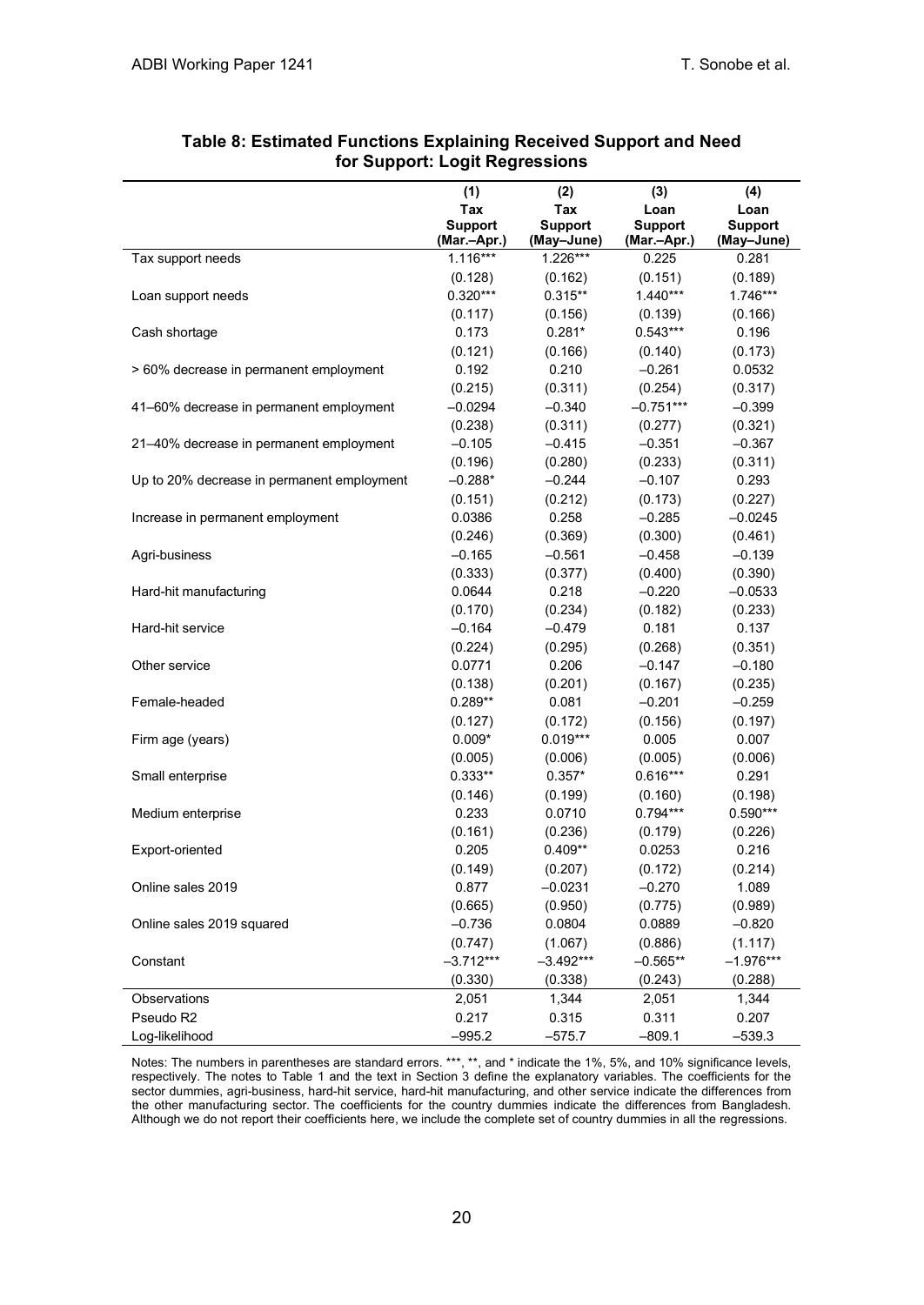Interestingly, neither tax- nor loan-related support provision has a close association with the variables that we included in the analysis as proxies for damage to business. The cash shortage dummy has a highly significant coefficient in column (3) but not in the other columns. Among the five dummy variables capturing permanent employment reduction, only one has a significant coefficient estimate in only one column. The two hard-hit sector dummies may also capture an aspect of the severity of the damage. No estimates of the coefficients for these variables are significant. Thus, we have no evidence supporting the view that governments provided support especially for firms that had to reduce their employment, experienced a cash shortage, or belonged to a hard-hit sector. A few other variables have coefficients that are statistically significant. The coefficient for firm age is marginally and highly significant in the model for tax-related support in the early and later periods, respectively. These results have at least two possible interpretations: one is that long-established firms tend to be keen to receive government support, and the other is that those firms that are keen to receive government support tend to enjoy longevity. The small and medium enterprise dummies have positive coefficient estimates, some of which are significant. These results indicate that small and medium enterprises received tax- or loan-related support more than microenterprises.

### <span id="page-24-0"></span>**6. CONCLUSIONS**

It is possible to summarize the major findings from this study as follows. First, MSMEs in developing Asia experienced considerably reduced employment and sales revenues in the first few months after the outbreak of the COVID-19 pandemic. The reduction in employment was, of course, more severe for the employment of non-permanent employees, but the employment of permanent or regular employees was also significant. Although there are considerable differences among countries, one-fourth to one-half of the sample MSMEs experienced a temporary closedown during this period and one-third to two-thirds were facing a cash shortage at the time of the survey. Thus, the impacts of the pandemic on the employment and the sustainability of business were quite severe.

Second, interestingly, the severity of these impacts, if compared among the countries in question, is not consistent with the impression that one would have from the GDP growth rate forecasts of these countries. For example, the employment reduction was relatively large in Viet Nam, which was experiencing positive GDP growth, and the highest percentage of firms experiencing a cash shortage occurred in Bangladesh, which was experiencing a higher GDP growth rate than any other country in the sample. Presumably, this inconsistency arises from the vulnerability of MSMEs, which is acute, especially in lower-income economies. MSMEs in such economies are prone to using up liquid assets and to cutting employment as a precaution.

Third, scores of sample enterprises earned revenues from online sales before the pandemic, and many of them, especially young firms, export-oriented firms, firms facing a cash shortage, and those having used online sales, plan to increase the share of online sales in the midst of the pandemic. Fourth, the share of online sales has a non-linear relationship with employment. As the share increases until it reaches about 40% of the total sales, its relationship with employment is negative, suggesting that the use of online sales displaces labor input. As the share increases further, however, the relationship becomes positive, suggesting that larger-scale use of online sales creates jobs. Our data do not provide evidence that sales revenue increases or decreases as the share of online sales increases or that the likelihood of facing a cash shortage is related to this share.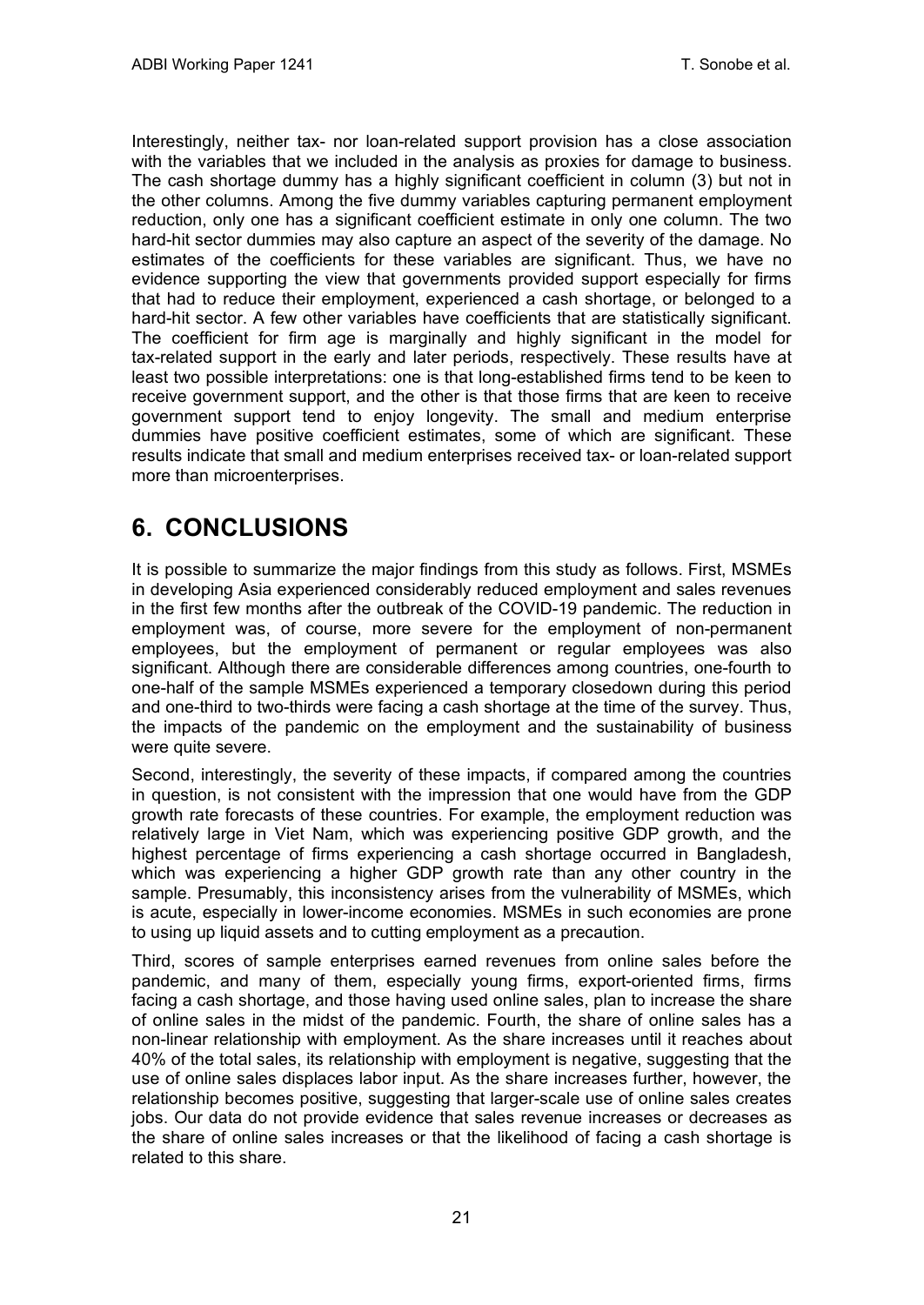Fifth, MSMEs tend to prefer tax payment deferral, tax rate reduction, and loan repayment deferral to many other possible forms of government support for MSMEs, even though considerable differences exist among countries and among firms regarding which type of support they prefer. Our data suggest that those MSMEs that prefer tax-related support were more likely to receive such support and that those that prefer loan-related support were more likely to receive such support. In this sense, the demand and the supply of support seem to match to some extent. Interestingly, however, we did not find any evidence supporting the hypothesis that those firms that had to reduce their employment more or were facing a cash shortage would be more likely to receive government support.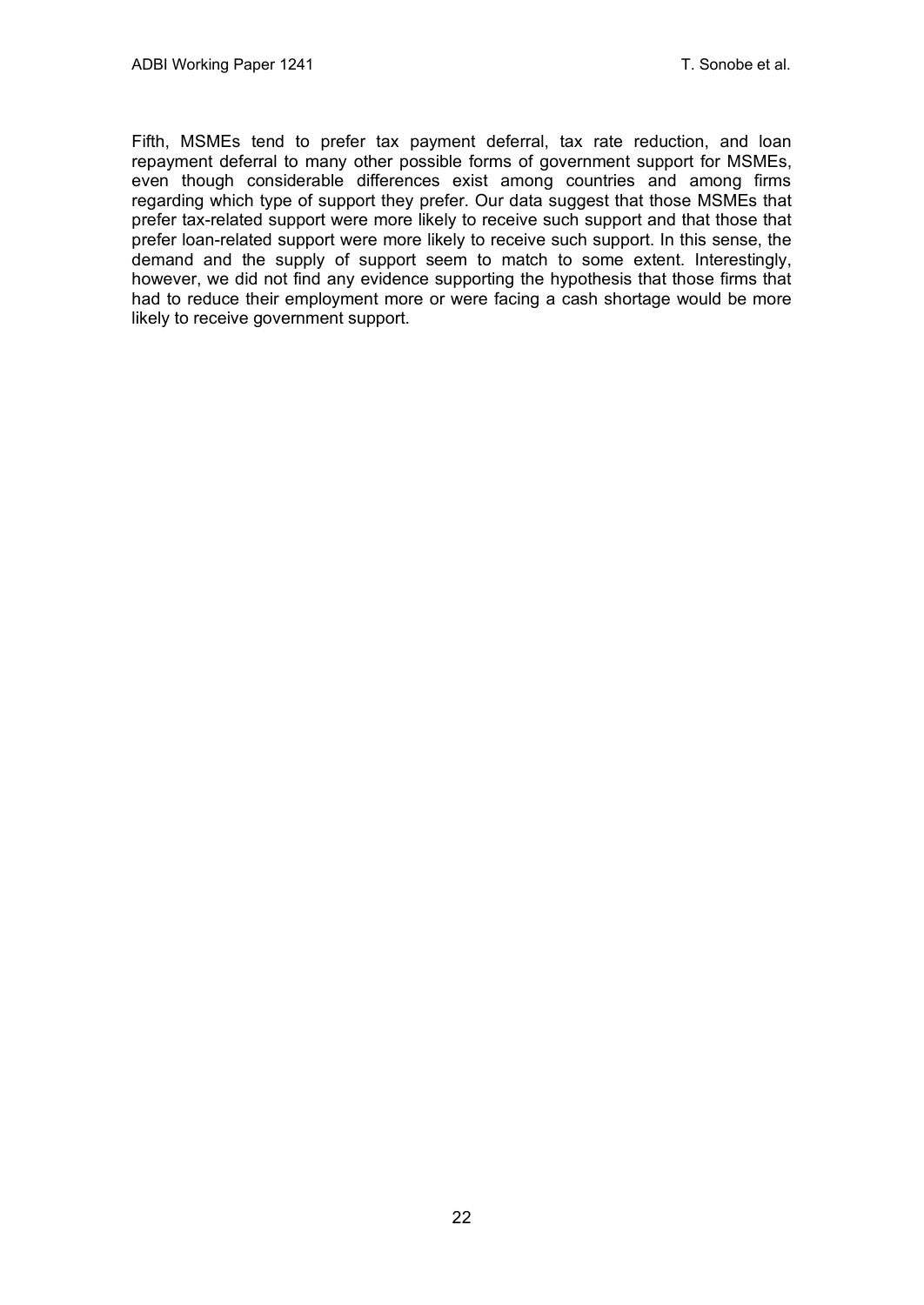### <span id="page-26-0"></span>**REFERENCES**

- Asian Development Bank (ADB). 2020a. "ADB COVID-19 Policy Database." Accessed 11 November 2020. https://covid19policy.adb.org/.
	- ———. 2020b. *Asian Development Outlook Supplement June 2020*. Manila: Asian Development Bank.

———. 2020c. *Asian Development Outlook September 2020*. Manila: Asian Development Bank.

- Bartik, A. W., M. Bertrand, Z. Cullen, E. L. Glaeser, and M. Luca. 2020. "The Impact of COVID-19 on Small Business Outcomes and Expectations." *PNAS* 117 (30): 17656–66.
- Bloom, N., and J. van Reenen. 2010. "Why Do Management Practices Differ across Firms and Countries?" *Journal of Economic Perspectives* 24 (1): 203–24.
- Bruhn, M., D. Karlan, and A. Schoar. 2018. "The Impact of Consulting Services on Small and Medium Enterprises: Evidence from a Randomized Trial in Mexico." *Journal of Political Economy* 126 (2): 635–87.
- Fairlie, R. W. 2020. *The Impact of COVID-19 on Small Business Owners: Evidence of Early-Stage Losses from the April 2020 Current Population Survey*. NBER Working Paper 27309. National Bureau of Economic Research, Cambridge.
- Felipe, J., and S. Fullwiler. 2020. "ADB COVID-19 Policy Database: A Guide." *Asian Development Review* 37 (2): 1–20. https://doi.org/10.1162/adev\_a\_00147.
- Ferrando, A., and I. Ganoulis. 2020*. Firms' Expectations on Access to Finance at the Early Stages of the Covid-19 Pandemic*. European Central Bank Working Paper 2446. European Central Bank, Frankfurt.
- Gourinchas, P. O., S. Kalemli-Ozcan, V. Penciakova, and N. Sander. 2020. *COVID-19 and SME Failures*. NBER Working Paper 27877. National Bureau of Economic Research, Cambridge.
- Guo, H., Z. Yang, R. Huang, and A. Guo. 2020. "The Digitalization and Public Crisis Responses of Small and Medium Enterprises: Implications from a COVID-19 Survey." *Frontiers of Business Research in China* 14: 19.
- Hale, T., S. Webster, A. Petherick, T. Phillips, and B. Kira. 2020. "Oxford COVID-19 Government Response Tracker". Blavatnik School of Government. https://www.bsg.ox.ac.uk/research/research-projects/oxford-covid-19 government-response-tracker.
- Higuchi, Y., E. P. Mhede, and T. Sonobe. 2019. "Short- and Medium-Run Impacts of Management Training: An Experiment in Tanzania." *World Development* 114 (C): 220–36.
- Higuchi, Y., V. H. Nam, and T. Sonobe. 2015. "Sustained Impacts of Kaizen Training." *Journal of Economic Behavior and Organization* 120 (C): 189–206.
- International Monetary Fund. 2020a. *World Economic Outlook Update June 2020: A Crisis Like No Other, An Uncertain Recovery*. Washington, DC: International Monetary Fund.
- ———. 2020b. *World Economic Outlook, October 2020: A Long and Difficult Ascent*. Washington, DC.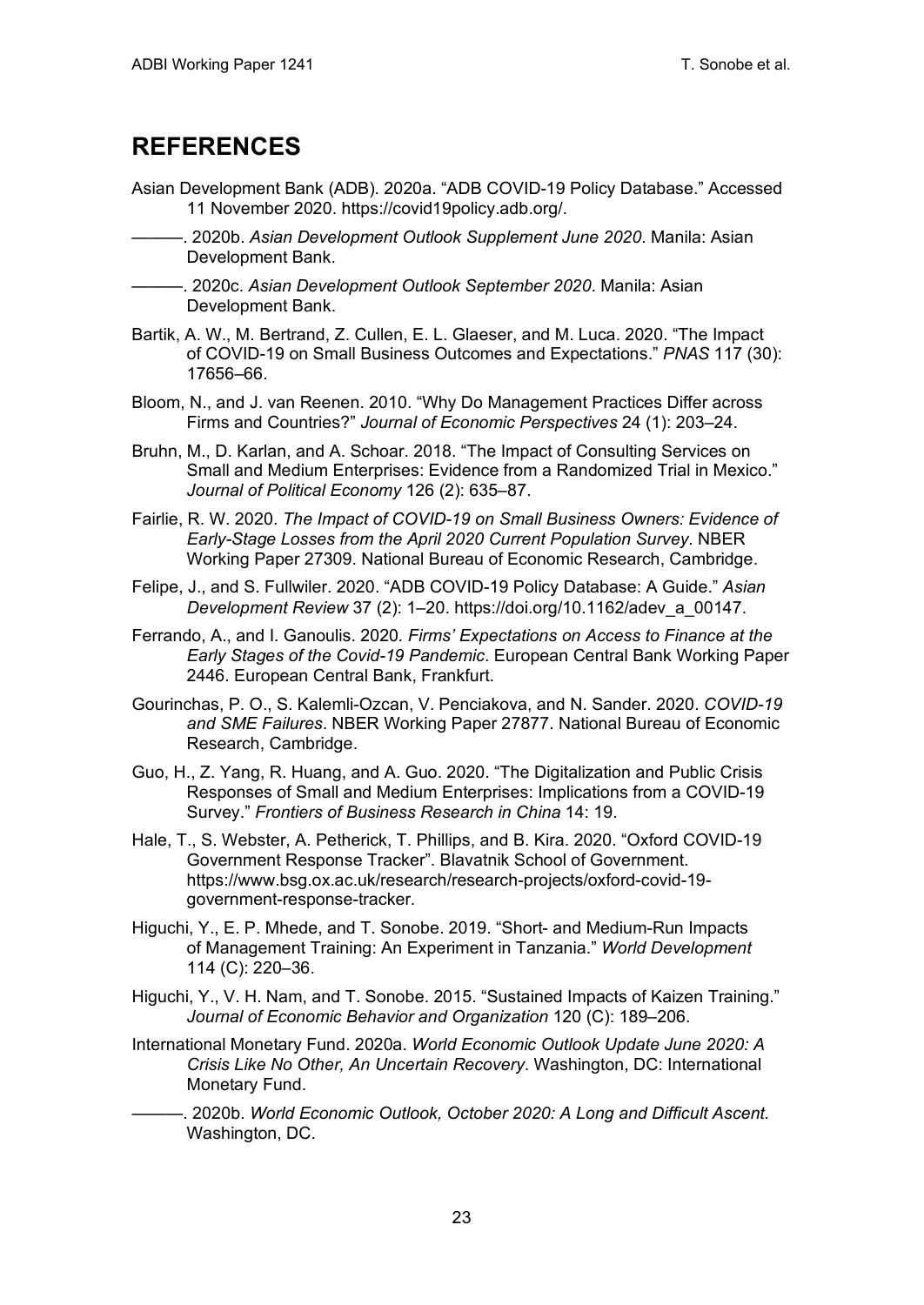- Lu, Y., J. Wu, J. Peng, and L. Lu. 2020. "The Perceived Impact of the Covid-19 Epidemic: Evidence from a Sample of 4807 SMEs in Sichuan Province, China." *Environmental Hazards* 19 (4): 323–40.
- McKenzie, D. 2020. "Small Business Training to Improve Management Practices in Developing Countries: Re-assessing the Evidence for 'Training Doesn't Work.'" *Oxford Review of Economic Policy*, forthcoming.
- McKenzie, D., and C. Woodruff. 2017. "Business Practices in Small Firms in Developing Countries." *Management Science* 63 (9): 2967–81.
- Miyakawa, D., K. Oikawa, and K. Ueda. 2021. "Firm Exit during the COVID-19 Pandemic: Evidence from Japan." *Journal of the Japanese and International Economies* 59: 101118.
- Mottaleb, K. A., and T. Sonobe. 2011. "An Inquiry into the Rapid Growth of the Garment Industry in Bangladesh." *Economic Development and Cultural Change* 60: 67–89.
- Shafi, M., J. Liu, and W. Ren. 2020. "Impact of COVID-19 Pandemic on Micro, Small, and Medium-Sized Enterprises Operating in Pakistan." *Research in Globalization* 2: 100018.
- World Health Organization (WHO). 2020. "Coronavirus Disease (COVID-19) Pandemic: Public Advice." Accessed 11 November 2020. https://www.who.int/ emergencies/diseases/novel-coronavirus-2019.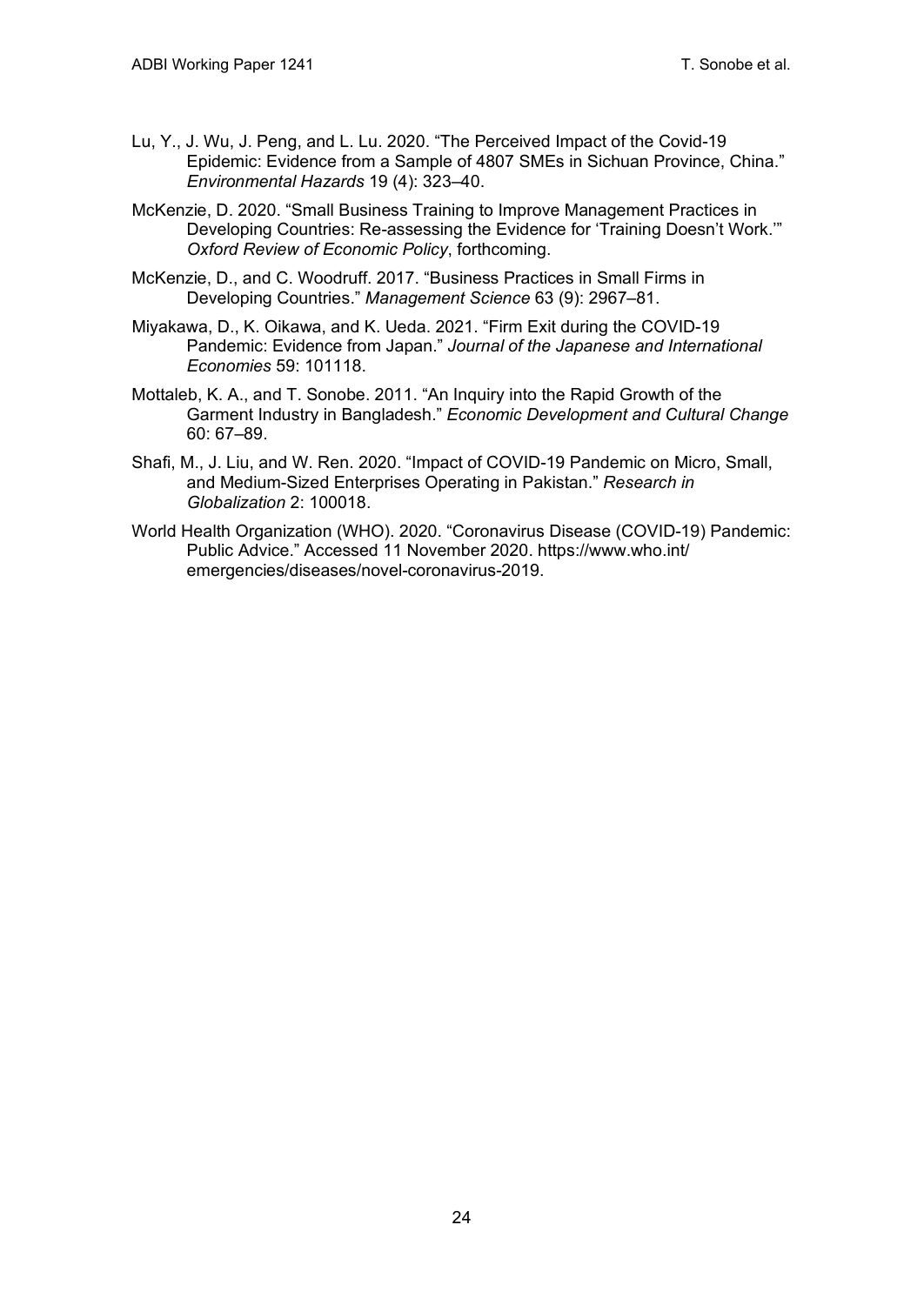### <span id="page-28-0"></span>**APPENDIX**

|                        | More than<br>60% | Between 41%<br>and 60% | Between 21%<br>and 40% | Up to 20%       |             |             |
|------------------------|------------------|------------------------|------------------------|-----------------|-------------|-------------|
|                        | <b>Decrease</b>  | <b>Decrease</b>        | <b>Decrease</b>        | <b>Decrease</b> | No Change   | Increase    |
| Agri-business          | 0.009            | 0.006                  | 0.007                  | 0.006           | $-0.022$    | $-0.006$    |
|                        | (0.019)          | (0.013)                | (0.014)                | (0.013)         | (0.047)     | (0.012)     |
| Hard-hit manufacturing | $0.030***$       | $0.021***$             | $0.022***$             | $0.021***$      | $-0.076***$ | $-0.019***$ |
|                        | (0.009)          | (0.006)                | (0.007)                | (0.006)         | (0.022)     | (0.006)     |
| Hard-hit service       | $0.060***$       | $0.042***$             | $0.044***$             | $0.042***$      | $-0.150***$ | $-0.038***$ |
|                        | (0.013)          | (0.009)                | (0.010)                | (0.009)         | (0.032)     | (0.009)     |
| Other service          | 0.005            | 0.003                  | 0.004                  | 0.003           | $-0.012$    | $-0.003$    |
|                        | (0.008)          | (0.006)                | (0.006)                | (0.006)         | (0.020)     | (0.005)     |
| Female-headed          | $-0.014*$        | $-0.010*$              | $-0.011*$              | $-0.010*$       | $0.036*$    | $0.009*$    |
|                        | (0.007)          | (0.005)                | (0.005)                | (0.005)         | (0.018)     | (0.005)     |
| Firm age               | $-0.000$         | $-0.000$               | $-0.000$               | $-0.000$        | 0.001       | 0.000       |
|                        | (0.000)          | (0.000)                | (0.000)                | (0.000)         | (0.001)     | (0.000)     |
| Small enterprise       | $-0.023***$      | $-0.016***$            | $-0.017***$            | $-0.017***$     | $0.059***$  | $0.015***$  |
|                        | (0.008)          | (0.006)                | (0.006)                | (0.006)         | (0.019)     | (0.005)     |
| Medium enterprise      | $-0.022***$      | $-0.016***$            | $-0.017**$             | $-0.016**$      | $0.056***$  | $0.014**$   |
|                        | (0.009)          | (0.006)                | (0.006)                | (0.006)         | (0.021)     | (0.006)     |
| Export-oriented        | $0.020**$        | $0.014**$              | $0.015**$              | $0.014**$       | $-0.051**$  | $-0.013**$  |
|                        | (0.008)          | (0.006)                | (0.006)                | (0.006)         | (0.020)     | (0.005)     |
| Online sales 2019      | $0.058***$       | $0.045***$             | $0.051***$             | $0.058***$      | $-0.164***$ | $-0.048***$ |
|                        | (0.017)          | (0.013)                | (0.016)                | (0.019)         | (0.049)     | (0.016)     |
| India                  | $0.052***$       | $0.040***$             | $0.046***$             | $0.050***$      | $-0.151***$ | $-0.038***$ |
|                        | (0.015)          | (0.011)                | (0.011)                | (0.012)         | (0.037)     | (0.010)     |
| Indonesia              | $0.023**$        | $0.019**$              | $0.024**$              | $0.031**$       | $-0.073**$  | $-0.023**$  |
|                        | (0.012)          | (0.010)                | (0.012)                | (0.015)         | (0.036)     | (0.012)     |
| Lao PDR                | $0.036***$       | $0.029***$             | $0.035***$             | $0.042***$      | $-0.111***$ | $-0.031***$ |
|                        | (0.012)          | (0.009)                | (0.011)                | (0.014)         | (0.035)     | (0.011)     |
| Malaysia               | $0.020**$        | $0.017**$              | $0.021**$              | $0.028**$       | $-0.065**$  | $-0.021**$  |
|                        | (0.009)          | (0.007)                | (0.009)                | (0.013)         | (0.028)     | (0.010)     |
| Mongolia               | $-0.004$         | $-0.004$               | $-0.005$               | $-0.008$        | 0.014       | 0.007       |
|                        | (0.008)          | (0.007)                | (0.009)                | (0.014)         | (0.026)     | (0.013)     |
| Pakistan               | $0.066***$       | $0.049***$             | $0.054***$             | $0.055***$      | $-0.182***$ | $-0.042***$ |
|                        | (0.015)          | (0.011)                | (0.011)                | (0.012)         | (0.037)     | (0.010)     |
| Viet Nam               | $0.086***$       | $0.061***$             | $0.065***$             | $0.058***$      | $-0.223***$ | $-0.047***$ |
|                        | (0.015)          | (0.010)                | (0.010)                | (0.012)         | (0.033)     | (0.010)     |

### **Appendix Table A1: Estimated Functions Explaining Employment: Ordered Logit Regression Results for Permanent Employees (Marginal Effects)**

Notes: We obtained the marginal effects from the results of model (2), Table 2. The same notes as in Table 3 apply to this table.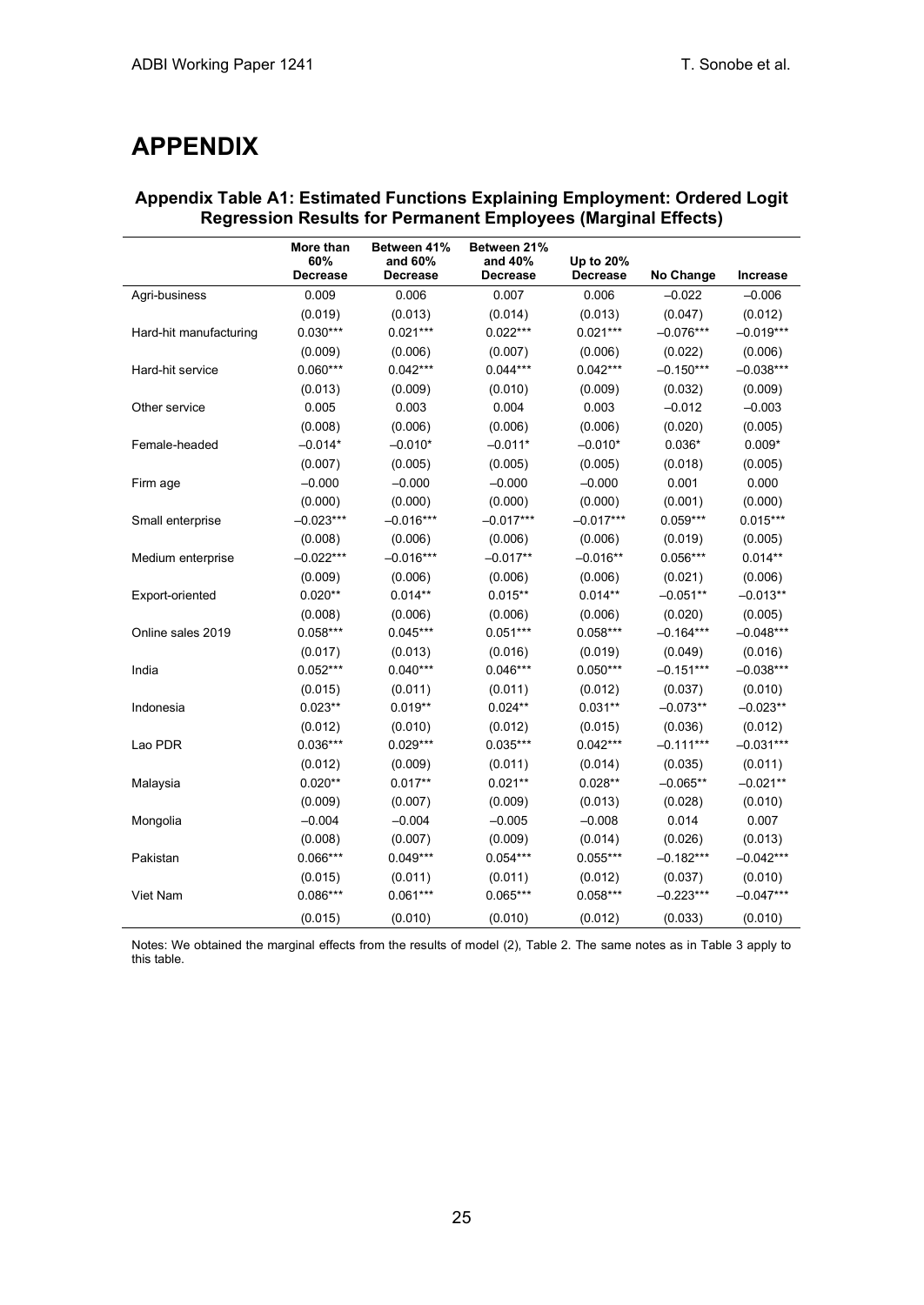|                        | More than<br>60%<br>Decrease | <b>Between 41%</b><br>and 60%<br><b>Decrease</b> | Between 21%<br>and 40%<br>Decrease | Up to 20%<br>Decrease | No Change   | Increase    |
|------------------------|------------------------------|--------------------------------------------------|------------------------------------|-----------------------|-------------|-------------|
| Agri-business          | 0.027                        | 0.004                                            | 0.003                              | 0.001                 | $-0.029$    | $-0.006$    |
|                        | (0.037)                      | (0.005)                                          | (0.004)                            | (0.002)               | (0.039)     | (0.008)     |
| Hard-hit manufacturing | $0.051***$                   | $0.008***$                                       | $0.006***$                         | $0.002**$             | $-0.055***$ | $-0.012***$ |
|                        | (0.019)                      | (0.003)                                          | (0.002)                            | (0.001)               | (0.020)     | (0.004)     |
| Hard-hit service       | $0.101***$                   | $0.015***$                                       | $0.012***$                         | $0.004**$             | $-0.109***$ | $-0.023***$ |
|                        | (0.028)                      | (0.004)                                          | (0.003)                            | (0.002)               | (0.030)     | (0.007)     |
| Other service          | $-0.006$                     | $-0.001$                                         | $-0.001$                           | $-0.000$              | 0.007       | 0.001       |
|                        | (0.017)                      | (0.002)                                          | (0.002)                            | (0.001)               | (0.018)     | (0.004)     |
| Female-headed          | $-0.025$                     | $-0.004$                                         | $-0.003$                           | $-0.001$              | 0.027       | 0.006       |
|                        | (0.016)                      | (0.002)                                          | (0.002)                            | (0.001)               | (0.017)     | (0.004)     |
| Firm age               | $-0.000$                     | $-0.000$                                         | $-0.000$                           | $-0.000$              | 0.000       | 0.000       |
|                        | (0.001)                      | (0.000)                                          | (0.000)                            | (0.000)               | (0.001)     | (0.000)     |
| Small enterprise       | $-0.007$                     | $-0.001$                                         | $-0.001$                           | $-0.000$              | 0.007       | 0.002       |
|                        | (0.016)                      | (0.002)                                          | (0.002)                            | (0.001)               | (0.018)     | (0.004)     |
| Medium enterprise      | 0.004                        | 0.001                                            | 0.000                              | 0.000                 | $-0.004$    | $-0.001$    |
|                        | (0.019)                      | (0.003)                                          | (0.002)                            | (0.001)               | (0.020)     | (0.004)     |
| Export-oriented        | 0.028                        | 0.004                                            | 0.003                              | 0.001                 | $-0.030$    | $-0.006$    |
|                        | (0.017)                      | (0.003)                                          | (0.002)                            | (0.001)               | (0.019)     | (0.004)     |
| Online sales 2019      | $0.084**$                    | $0.015**$                                        | $0.013**$                          | $0.012**$             | $-0.097**$  | $-0.026**$  |
|                        | (0.039)                      | (0.007)                                          | (0.006)                            | (0.005)               | (0.045)     | (0.012)     |
| India                  | $0.091***$                   | $0.031***$                                       | $0.034***$                         | $0.034***$            | $-0.156***$ | $-0.033***$ |
|                        | (0.024)                      | (0.008)                                          | (0.008)                            | (0.009)               | (0.038)     | (0.009)     |
| Indonesia              | 0.023                        | 0.009                                            | 0.011                              | 0.014                 | $-0.044$    | $-0.013$    |
|                        | (0.019)                      | (0.007)                                          | (0.009)                            | (0.012)               | (0.037)     | (0.011)     |
| Lao PDR                | $0.045**$                    | $0.017**$                                        | $0.020**$                          | $0.024**$             | $-0.084**$  | $-0.021**$  |
|                        | (0.020)                      | (0.007)                                          | (0.009)                            | (0.011)               | (0.036)     | (0.010)     |
| Malaysia               | $0.401***$                   | $0.063***$                                       | $0.039***$                         | $-0.022*$             | $-0.425***$ | $-0.056***$ |
|                        | (0.028)                      | (0.007)                                          | (0.008)                            | (0.012)               | (0.028)     | (0.009)     |
| Mongolia               | $-0.015$                     | $-0.006$                                         | $-0.008$                           | $-0.013$              | 0.030       | 0.012       |
|                        | (0.014)                      | (0.006)                                          | (0.008)                            | (0.012)               | (0.028)     | (0.011)     |
| Pakistan               | $0.111***$                   | $0.036***$                                       | $0.039***$                         | $0.035***$            | $-0.184***$ | $-0.036***$ |
|                        | (0.024)                      | (0.008)                                          | (0.008)                            | (0.009)               | (0.037)     | (0.009)     |
| Viet Nam               | $0.307***$                   | $0.063***$                                       | $0.049***$                         | 0.004                 | $-0.370***$ | $-0.052***$ |
|                        | (0.029)                      | (0.007)                                          | (0.007)                            | (0.011)               | (0.031)     | (0.009)     |

### **Appendix Table A2: Estimated Functions Explaining Employment: Ordered Logit Regression Results for Non-permanent Employees (Marginal Effects)**

Notes: We obtained the marginal effects from the results of model (4), Table 2. The same notes as in Table 3 apply to this table.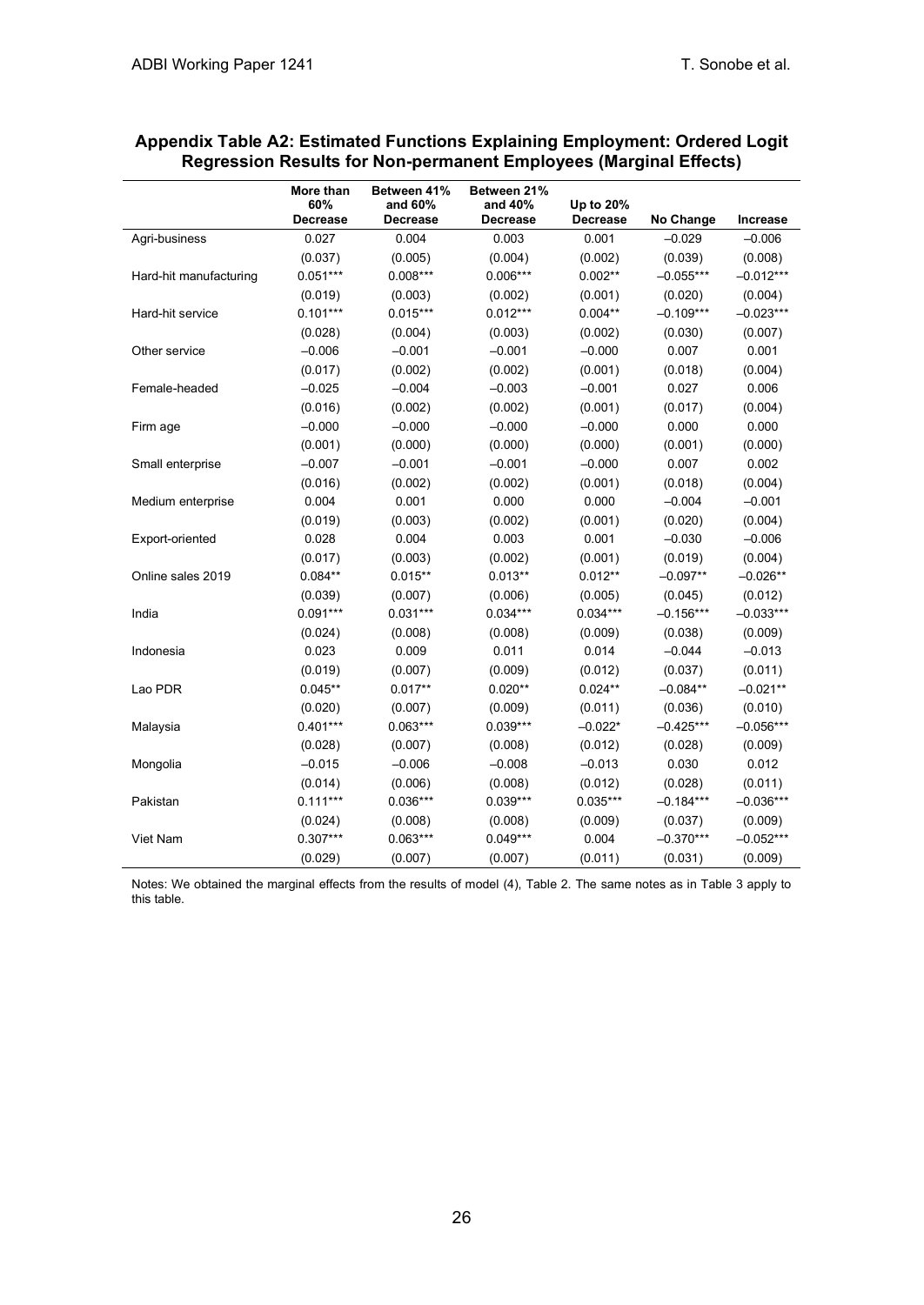|                        | <b>Decrease</b><br>by More | Decrease by<br>More than | Decrease by<br>Less than or | <b>About the</b> | Increase by<br>Less than or | <b>Increase</b><br>by More |
|------------------------|----------------------------|--------------------------|-----------------------------|------------------|-----------------------------|----------------------------|
| <b>Variables</b>       | than 40%                   | 20% to 40%               | Equal to 20%                | <b>Same</b>      | Equal to 10%                | than 10%                   |
| Agri-business          | $-0.026$                   | $-0.004$                 | 0.009                       | 0.011            | 0.004                       | 0.006                      |
|                        | (0.053)                    | (0.008)                  | (0.018)                     | (0.023)          | (0.009)                     | (0.012)                    |
| Hard-hit manufacturing | 0.051                      | 0.008                    | $-0.018$                    | $-0.022$         | $-0.008$                    | $-0.011$                   |
|                        | (0.031)                    | (0.005)                  | (0.011)                     | (0.013)          | (0.005)                     | (0.007)                    |
| Hard-hit service       | $0.241***$                 | $0.039***$               | $-0.084***$                 | $-0.104***$      | $-0.039***$                 | $-0.053***$                |
|                        | (0.045)                    | (0.010)                  | (0.016)                     | (0.021)          | (0.009)                     | (0.012)                    |
| Other service          | $-0.025$                   | $-0.004$                 | 0.009                       | 0.011            | 0.004                       | 0.006                      |
|                        | (0.029)                    | (0.005)                  | (0.010)                     | (0.012)          | (0.005)                     | (0.006)                    |
| Female-headed          | 0.028                      | 0.004                    | $-0.010$                    | $-0.012$         | $-0.004$                    | $-0.006$                   |
|                        | (0.025)                    | (0.004)                  | (0.009)                     | (0.011)          | (0.004)                     | (0.006)                    |
| Firm age               | 0.001                      | 0.000                    | $-0.000$                    | $-0.000$         | $-0.000$                    | $-0.000$                   |
|                        | (0.001)                    | (0.000)                  | (0.000)                     | (0.000)          | (0.000)                     | (0.000)                    |
| Small enterprise       | $-0.066***$                | $-0.012**$               | $0.022***$                  | $0.029**$        | $0.011**$                   | $0.016**$                  |
|                        | (0.025)                    | (0.006)                  | (0.008)                     | (0.012)          | (0.005)                     | (0.007)                    |
| Medium enterprise      | $-0.038$                   | $-0.006$                 | 0.013                       | 0.016            | 0.006                       | 0.008                      |
|                        | (0.031)                    | (0.005)                  | (0.011)                     | (0.014)          | (0.005)                     | (0.007)                    |
| Export-oriented        | $-0.054*$                  | $-0.009*$                | $0.019*$                    | $0.023*$         | $0.009*$                    | $0.012*$                   |
|                        | (0.028)                    | (0.005)                  | (0.010)                     | (0.012)          | (0.005)                     | (0.006)                    |
| Online sales 2019      | 0.011                      | 0.001                    | $-0.004$                    | $-0.004$         | $-0.001$                    | $-0.002$                   |
|                        | (0.079)                    | (0.015)                  | (0.027)                     | (0.035)          | (0.013)                     | (0.018)                    |
| India                  | 0.005                      | 0.000                    | $-0.002$                    | $-0.002$         | $-0.001$                    | $-0.001$                   |
|                        | (0.043)                    | (0.002)                  | (0.017)                     | (0.016)          | (0.005)                     | (0.007)                    |
| Indonesia              | $-0.016$                   | $-0.001$                 | 0.006                       | 0.006            | 0.002                       | 0.003                      |
|                        | (0.045)                    | (0.003)                  | (0.018)                     | (0.017)          | (0.006)                     | (0.008)                    |
| Lao PDR                | $-0.136***$                | $-0.030***$              | $0.043***$                  | $0.063***$       | $0.025***$                  | $0.035***$                 |
|                        | (0.038)                    | (0.009)                  | (0.013)                     | (0.018)          | (0.008)                     | (0.011)                    |
| Mongolia               | $-0.091**$                 | $-0.014**$               | $0.032**$                   | $0.039**$        | $0.014**$                   | $0.019**$                  |
|                        | (0.037)                    | (0.006)                  | (0.013)                     | (0.016)          | (0.006)                     | (0.008)                    |
| Pakistan               | $-0.004$                   | $-0.000$                 | 0.002                       | 0.002            | 0.001                       | 0.001                      |
|                        | (0.042)                    | (0.002)                  | (0.017)                     | (0.016)          | (0.005)                     | (0.007)                    |

### **Appendix Table A3: Estimated Functions Explaining Sales in the First Half of 2020: Ordered Logit Regression (Marginal Effects)**

Notes: We obtained the marginal effects from the results of model (2), Table 3. The same notes as in Table 4 apply to this table.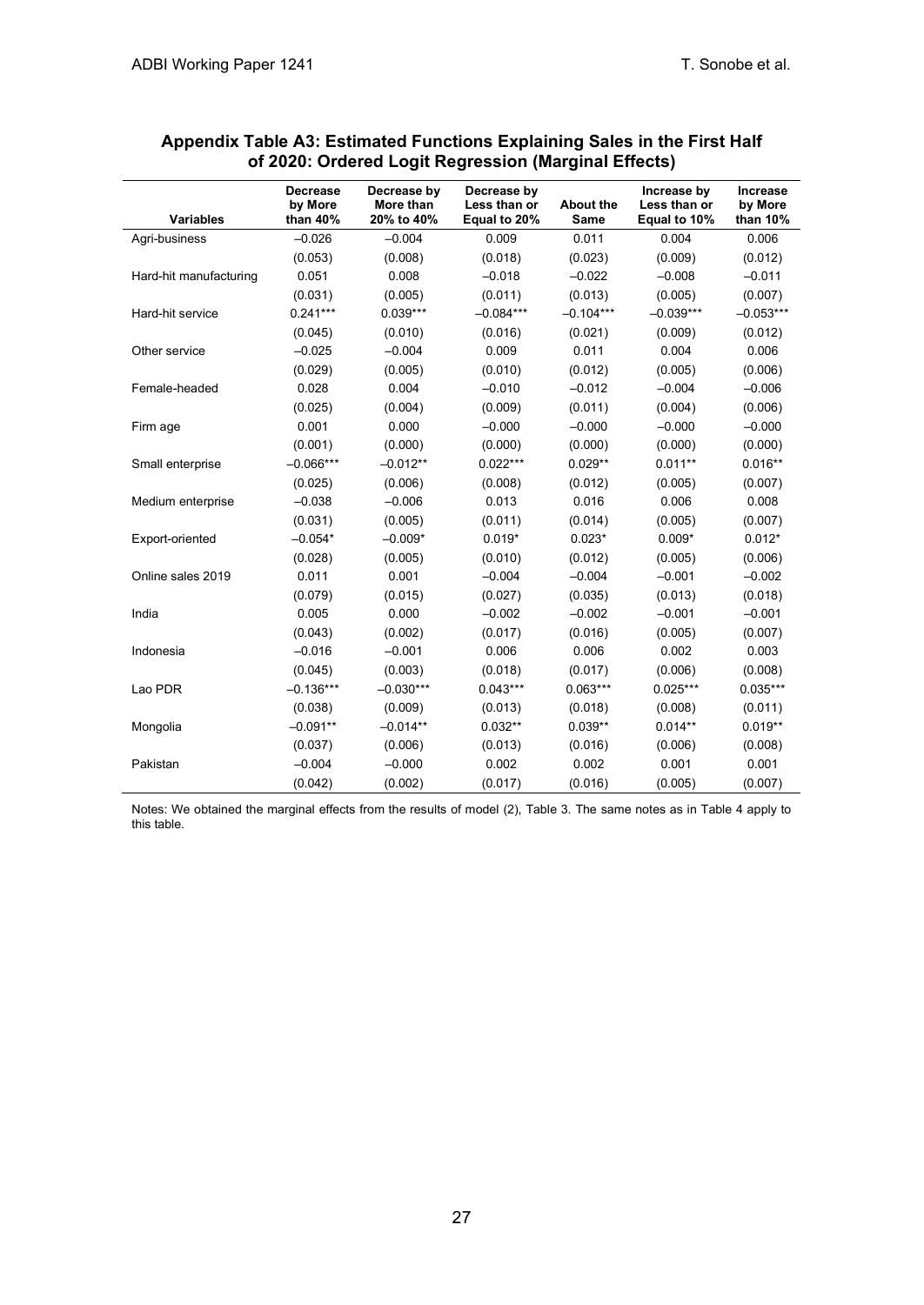| <b>Variables</b>       | <b>Decrease</b><br>by More<br>than 40% | Decrease by<br>More than<br>20% to 40% | Decrease by<br>Less than or<br>Equal to 20% | <b>About the</b><br>Same | Increase by<br>Less than or<br>Equal to 10% | <b>Increase</b><br>by More<br>than 10% |
|------------------------|----------------------------------------|----------------------------------------|---------------------------------------------|--------------------------|---------------------------------------------|----------------------------------------|
| Agri-business          | $-0.058$                               | $-0.016$                               | 0.004                                       | 0.014                    | 0.008                                       | 0.048                                  |
|                        | (0.036)                                | (0.010)                                | (0.003)                                     | (0.009)                  | (0.005)                                     | (0.030)                                |
| Hard-hit manufacturing | 0.004                                  | 0.001                                  | $-0.000$                                    | $-0.001$                 | $-0.000$                                    | $-0.003$                               |
|                        | (0.018)                                | (0.005)                                | (0.001)                                     | (0.004)                  | (0.002)                                     | (0.015)                                |
| Hard-hit service       | $0.161***$                             | $0.043***$                             | $-0.010***$                                 | $-0.038***$              | $-0.021***$                                 | $-0.134***$                            |
|                        | (0.026)                                | (0.008)                                | (0.003)                                     | (0.007)                  | (0.004)                                     | (0.022)                                |
| Other service          | $-0.021$                               | $-0.006$                               | 0.001                                       | 0.005                    | 0.003                                       | 0.018                                  |
|                        | (0.015)                                | (0.004)                                | (0.001)                                     | (0.004)                  | (0.002)                                     | (0.012)                                |
| Female-headed          | $-0.012$                               | $-0.003$                               | 0.001                                       | 0.003                    | 0.002                                       | 0.010                                  |
|                        | (0.014)                                | (0.004)                                | (0.001)                                     | (0.003)                  | (0.002)                                     | (0.012)                                |
| Firm age               | 0.000                                  | 0.000                                  | $-0.000$                                    | $-0.000$                 | $-0.000$                                    | $-0.000$                               |
|                        | (0.001)                                | (0.000)                                | (0.000)                                     | (0.000)                  | (0.000)                                     | (0.000)                                |
| Small enterprise       | $-0.026*$                              | $-0.007*$                              | $0.002*$                                    | $0.006*$                 | $0.004*$                                    | $0.022*$                               |
|                        | (0.015)                                | (0.004)                                | (0.001)                                     | (0.003)                  | (0.002)                                     | (0.013)                                |
| Medium enterprise      | $-0.028*$                              | $-0.007$                               | $0.002*$                                    | $0.006*$                 | 0.004                                       | 0.023                                  |
|                        | (0.017)                                | (0.004)                                | (0.001)                                     | (0.004)                  | (0.002)                                     | (0.014)                                |
| Export-oriented        | $-0.004$                               | $-0.001$                               | 0.000                                       | 0.001                    | 0.001                                       | 0.004                                  |
|                        | (0.016)                                | (0.004)                                | (0.001)                                     | (0.004)                  | (0.002)                                     | (0.013)                                |
| Online sales 2019      | $-0.019$                               | $-0.006$                               | $-0.000$                                    | 0.004                    | 0.002                                       | 0.020                                  |
|                        | (0.046)                                | (0.009)                                | (0.008)                                     | (0.014)                  | (0.007)                                     | (0.028)                                |
| India                  | $-0.260***$                            | $-0.017$                               | $0.085***$                                  | $0.093***$               | $0.032***$                                  | $0.067***$                             |
|                        | (0.039)                                | (0.013)                                | (0.013)                                     | (0.015)                  | (0.006)                                     | (0.014)                                |
| Indonesia              | $-0.473***$                            | $-0.219***$                            | $-0.090***$                                 | $0.048***$               | $0.068***$                                  | $0.667***$                             |
|                        | (0.032)                                | (0.013)                                | (0.014)                                     | (0.015)                  | (0.009)                                     | (0.034)                                |
| Lao PDR                | $-0.389***$                            | $-0.106***$                            | $0.063***$                                  | $0.158***$               | $0.073***$                                  | $0.200***$                             |
|                        | (0.034)                                | (0.014)                                | (0.015)                                     | (0.013)                  | (0.008)                                     | (0.024)                                |
| Malaysia               | $-0.097***$                            | $0.012*$                               | $0.035***$                                  | $0.027***$               | $0.008***$                                  | $0.015***$                             |
|                        | (0.038)                                | (0.006)                                | (0.014)                                     | (0.010)                  | (0.003)                                     | (0.006)                                |
| Mongolia               | $-0.303***$                            | $-0.038***$                            | $0.089***$                                  | $0.115***$               | $0.042***$                                  | $0.094***$                             |
|                        | (0.035)                                | (0.011)                                | (0.013)                                     | (0.013)                  | (0.006)                                     | (0.013)                                |
| Pakistan               | $-0.248***$                            | $-0.012$                               | $0.082***$                                  | $0.087***$               | $0.029***$                                  | $0.061***$                             |
|                        | (0.039)                                | (0.011)                                | (0.013)                                     | (0.015)                  | (0.006)                                     | (0.012)                                |
| Viet Nam               | $-0.443***$                            | $-0.172***$                            | $-0.007$                                    | $0.143***$               | $0.095***$                                  | $0.384***$                             |
|                        | (0.032)                                | (0.013)                                | (0.015)                                     | (0.013)                  | (0.009)                                     | (0.027)                                |

#### **Appendix Table A4: Estimated Functions Explaining the Expected Sales Growth in 2020: Ordered Logit Regression (Marginal Effects)**

Notes: We obtained the marginal effects from the results of model (4), Table 3. The number of observations is 1,344. The same notes as in Table 4 apply to this table.